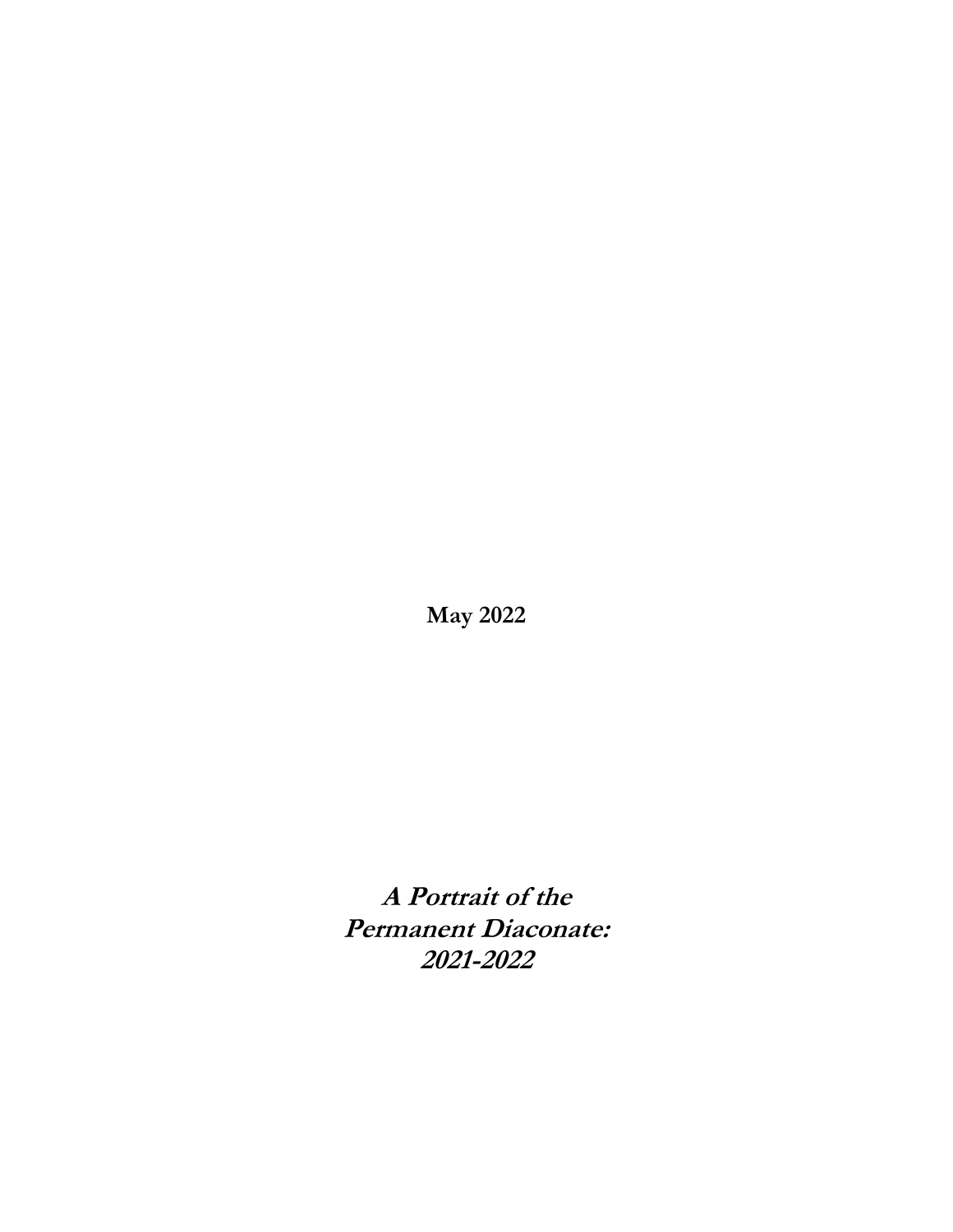**Center for Applied Research in the Apostolate Georgetown University Washington, DC**

**A Portrait of the Permanent Diaconate: A Study for the U.S. Conference of Catholic Bishops 2021-2022**



**May 2022**

Michal J. Kramarek, Ph.D. Thomas P. Gaunt, SJ, Ph.D.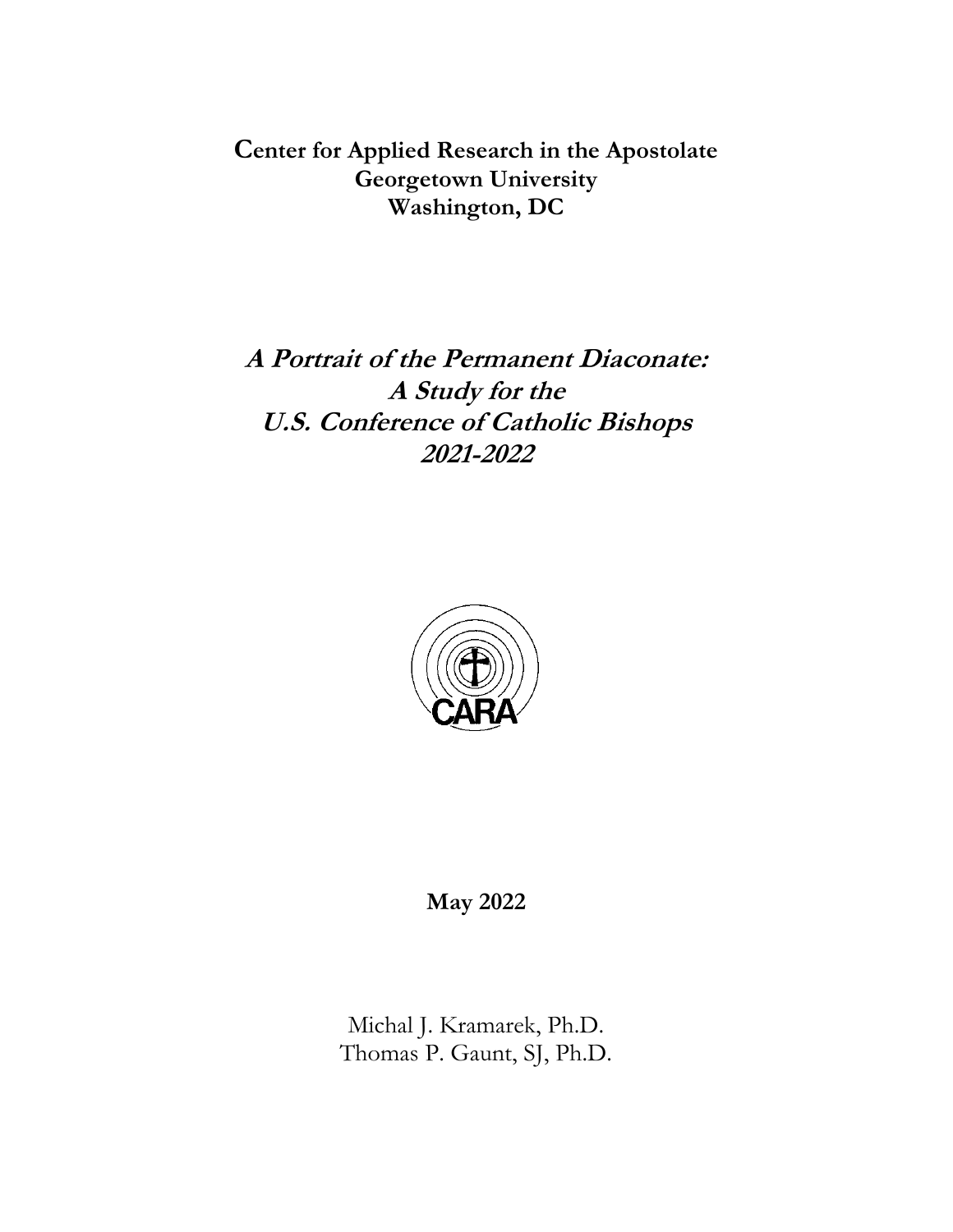# A Portrait of the Permanent Diaconate: A Study for the **U.S. Conference of Catholic Bishops** 2021-2022

# **Table of Contents**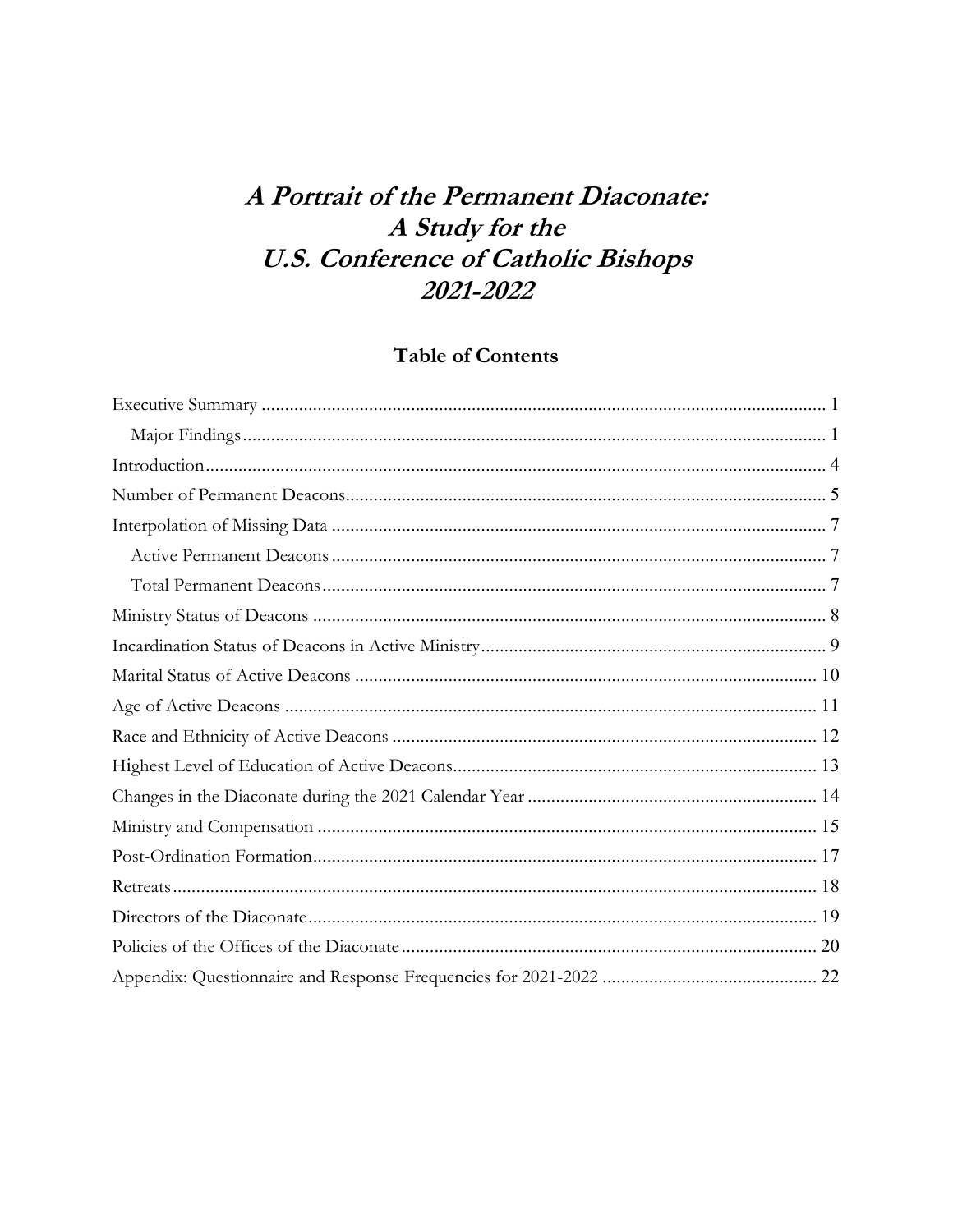# **A Portrait of the Permanent Diaconate: A Study for the U.S. Conference of Catholic Bishops 2021-2022**

## **Executive Summary**

<span id="page-3-0"></span>This report presents findings from a national survey of the Office of the Permanent Diaconate in arch/dioceses and arch/eparchies in the United States. The study was commissioned by the Secretariat of Clergy, Consecrated Life and Vocations of the U.S. Conference of Catholic Bishops. The survey of Offices of the Permanent Diaconate has been conducted by CARA for the U.S. Conference of Catholic Bishops since 2005. <sup>1</sup> The original questionnaire was designed in collaboration with the Executive Director of the USCCB Secretariat for the Diaconate.

CARA conducted the survey between February and April 2022. In addition to regular reminders sent out by CARA, the National Association of Diaconate Directors (NADD) sent out emails encouraging participation in the survey and USCCB conducted phone follow ups. At the completion of data collection, CARA received responses from 141 of the 183 arch/dioceses and arch/eparchies whose bishops and eparches belong to the USCCB and who have an active Office of Deacons, for a 77% overall response rate. The response rate is higher among arch/dioceses (80% or 138 out of 173 possible responses) than among arch/eparchies (30% or three out of ten possible responses).

#### **Major Findings**

#### <span id="page-3-1"></span>*Number of Deacons*

- Responding arch/dioceses with the largest number of permanent deacons include Chicago (804), Los Angeles (498), and Joliet in Illinois (497). Adjusting for Catholic population size, Latin rite dioceses with the lowest ratio of Catholics per permanent deacon include Lexington (477 Catholics for every deacon), Amarillo (547), Rapid City (678), Pueblo (681), and Anchorage (699).
- The 138 Latin Rite arch/dioceses that responded to this question report a total of 16,765 permanent deacons (both active and not active). The three eparchies that responded reported a total of 36 permanent deacons. Extrapolating to include arch/dioceses and arch/eparchies that did not respond to the survey, it can be estimated that there were as many as 20,888 permanent deacons in the United States in 2021-2022.

<sup>&</sup>lt;sup>1</sup> The survey was originally commissioned by the USCCB Secretariat for the Diaconate, which became the Secretariat of Clergy, Consecrated Life and Vocations. It has been conducted annually since 2005-2006, with the exception of 2010- 2011 and 2017-2018.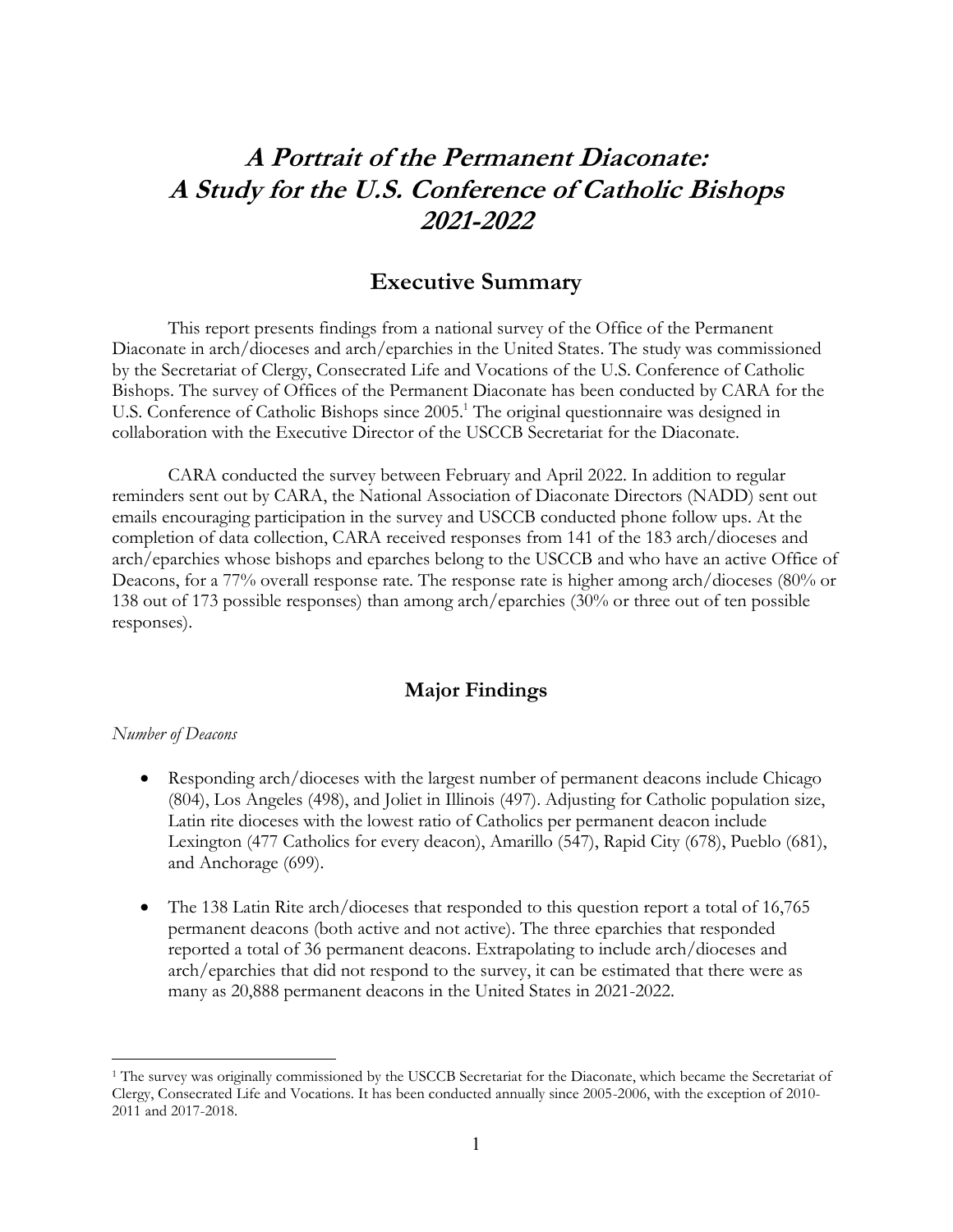- Latin Rite arch/dioceses reported having 11,746 permanent deacons active in ministry. The three eparchies reported 31 active permanent deacons. Extrapolating to include arch/dioceses and arch/eparchies that did not respond to the survey, it can be estimated that there are 14,586 deacons active in ministry in the United States in 2021-2022, or about 70% of all permanent deacons.
- During the 2021 calendar year, 458 new permanent deacons were ordained in the responding arch/dioceses. At the same time, 512 deacons retired from active ministry and another 393 deacons died. As is the case with priests in the United States, there are not enough new permanent deacons being ordained to make up for the numbers who are retiring from active ministry and dying each year.

#### *Demographic Characteristics of Active Deacons*

- Nine in ten  $(93%)$  active permanent deacons are currently married,  $4%$  are widowers and  $2%$ have never been married.
- Close to all (95%) active permanent deacons are at least 50 years old. About a fifth (20%) are in their 50s, two-fifths  $(41\%)$  are in their 60s, and two-fifths  $(36\%)$  are 70 or older.
- Seven in ten of active permanent deacons (72%) are non-Hispanic whites. One in five active permanent deacons (21%) are Hispanic or Latino, 3% are Asian or Pacific Islander, and 2% are African American.
- Seven in ten active permanent deacons (67%) have at least a college degree. One in seven (14%) has a graduate degree in a field related to religion or ministry.

#### *Compensation and Formation*

- Among permanent deacons who are financially compensated for ministry, one in five (19%) is entrusted with the pastoral care of one or more parishes (Canon 517.2). Additionally, one in four (25%) works in other parish ministerial positions (e.g., DRE, Youth Minister) and one in seven (15%) works in parish non-ministerial position (e.g., administration, business, finance).
- Nine in ten responding arch/dioceses (89%) require post-ordination formation of permanent deacons. These arch/dioceses require a median of 20 hours of post-ordination formation annually.
- Virtually all arch/dioceses (98%) require an annual retreat of deacons and 86% provide other annual gatherings for deacons.
- Close to all responding arch/dioceses (95%) have a Director of the Diaconate (or a person with a similar title). In one in three of these arch/dioceses (35%), the position is full-time.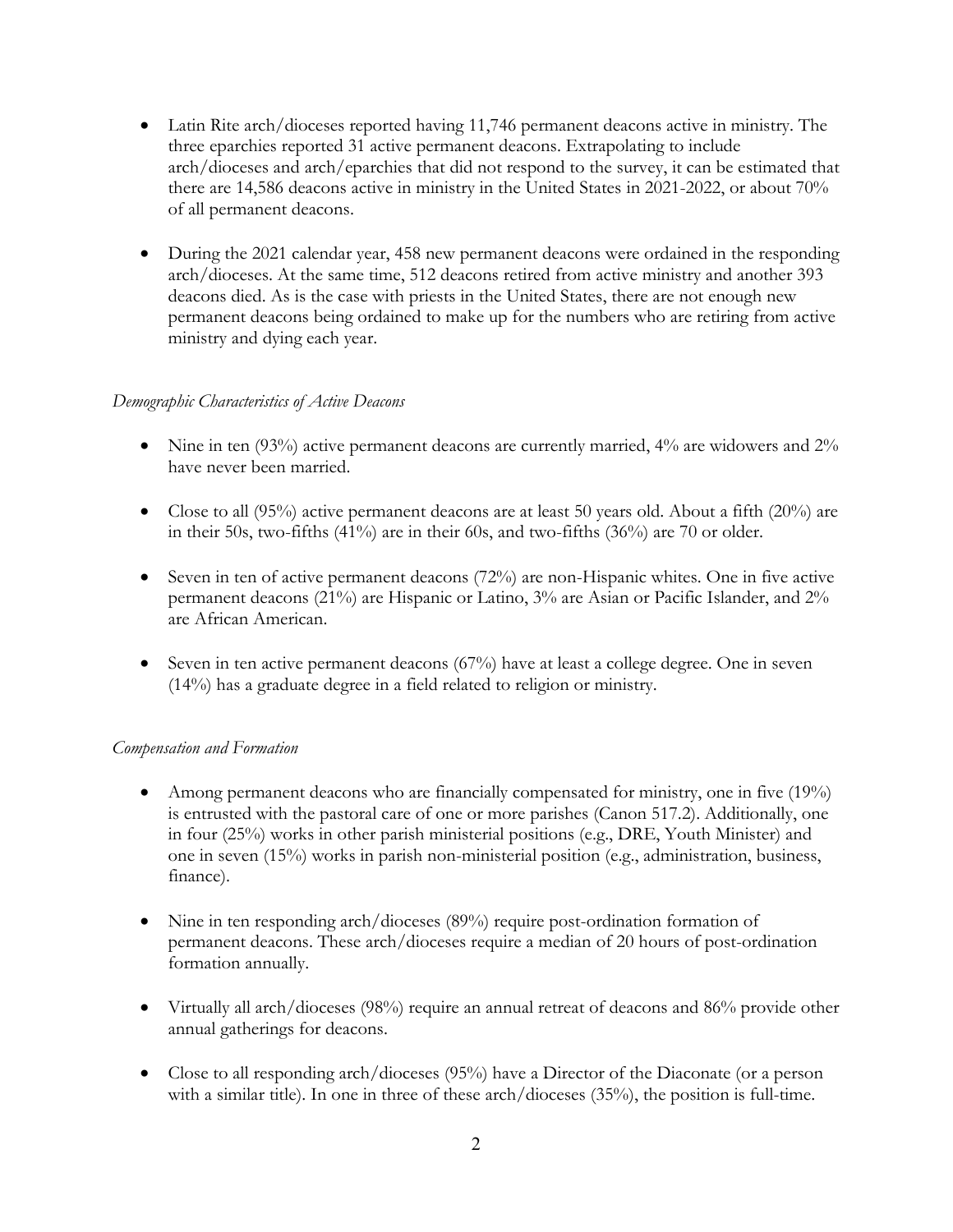- In terms of formal policies, nine in ten arch/dioceses (86%) have a plan for the placement and ministry of deacons. Nine in ten (93%) have an active ministry formation program for the permanent diaconate. And, among those with no such program in place, three in five (56%) are planning to begin a program in the next two years.
- Nine in ten responding arch/dioceses (94%) have a minimum age of acceptance into permanent diaconate (which, on average, is 33 years old). Three in five (56%) have a mandatory age for permanent deacon's retirement (which, on average, is 75 years old).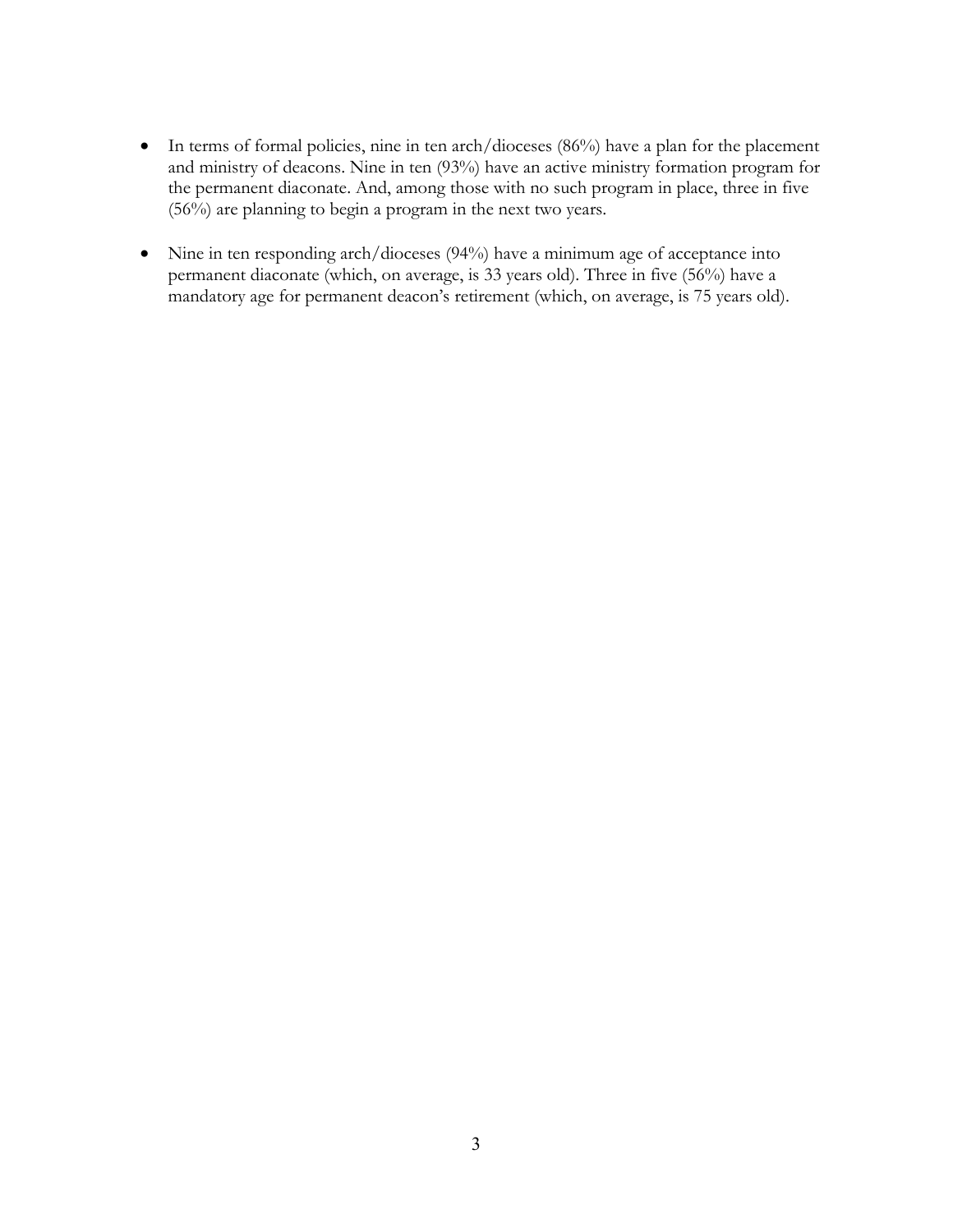# **Center for Applied Research in the Apostolate Georgetown University Washington, DC**

# **A Portrait of the Permanent Diaconate: 2021-2022**

### **Introduction**

<span id="page-6-0"></span>In spring 2005, the Secretariat for the Diaconate<sup>2</sup> of the United States Conference of Catholic Bishops (USCCB) first commissioned the Center for Applied Research in the Apostolate (CARA) at Georgetown University to conduct an annual survey of Offices of the Permanent Diaconate. CARA conducted the survey each year since then, except for 2010-2011 and 2017-2018.

This report presents findings from this latest national survey of the Office of the Permanent Diaconate in arch/dioceses and arch/eparchies in the United States and incorporates trend data from previous years' reports. The original questionnaire was designed in collaboration with the Executive Director of the USCCB Secretariat for the Diaconate and the questionnaires used in subsequent years are nearly identical.<sup>3</sup> The 2021-2022 questionnaire is presented in the Appendix.

CARA conducted the survey between February and April 2022. To improve the response rate, the National Association of Diaconate Directors (NADD) sent out emails encouraging participation in the survey and USCCB conducted phone follow ups. At the completion of data collection, CARA received responses from 141 of the 183 arch/dioceses and arch/eparchies whose bishops and eparchs belong to the USCCB and who have an active Office of Deacons, for a 77% overall response rate.<sup>4</sup> The response rate is higher among arch/dioceses (80% or 138 out of 173 possible responses) than among arch/eparchies (30% or three out of ten possible responses).

<sup>2</sup> This office is now known as the Secretariat of Clergy, Consecrated Life and Vocations.

<sup>&</sup>lt;sup>3</sup> The 2005-2006 survey asked for the number of active deacons with Masters' degrees or doctorates. The surveys in subsequent years asked for the number of active deacons with a "graduate degree in religious studies, theology, Canon Law, etc." and the number with a "graduate degree in a field not related to the Diaconate." There are also some differences in the subsequent surveys in the way in which marital status is asked.

<sup>4</sup> The Archdiocese for the Military Services, USA has no clergy personnel except those on assignment from other dioceses and eparchies, so it is excluded from this report and analysis. Five eparchies, Armenian Catholic Eparchy of Our Lady of Nareg, Our Lady of Deliverance Syriac Catholic Diocese, St. Mary Queen of Peace Syro-Malankara Catholic Eparchy, St. Thomas the Apostle Chaldean Eparchy, and St. Thomas Syro-Malabar Catholic Diocese of Chicago have no permanent deacons in the United States and therefore are excluded from this report and analysis.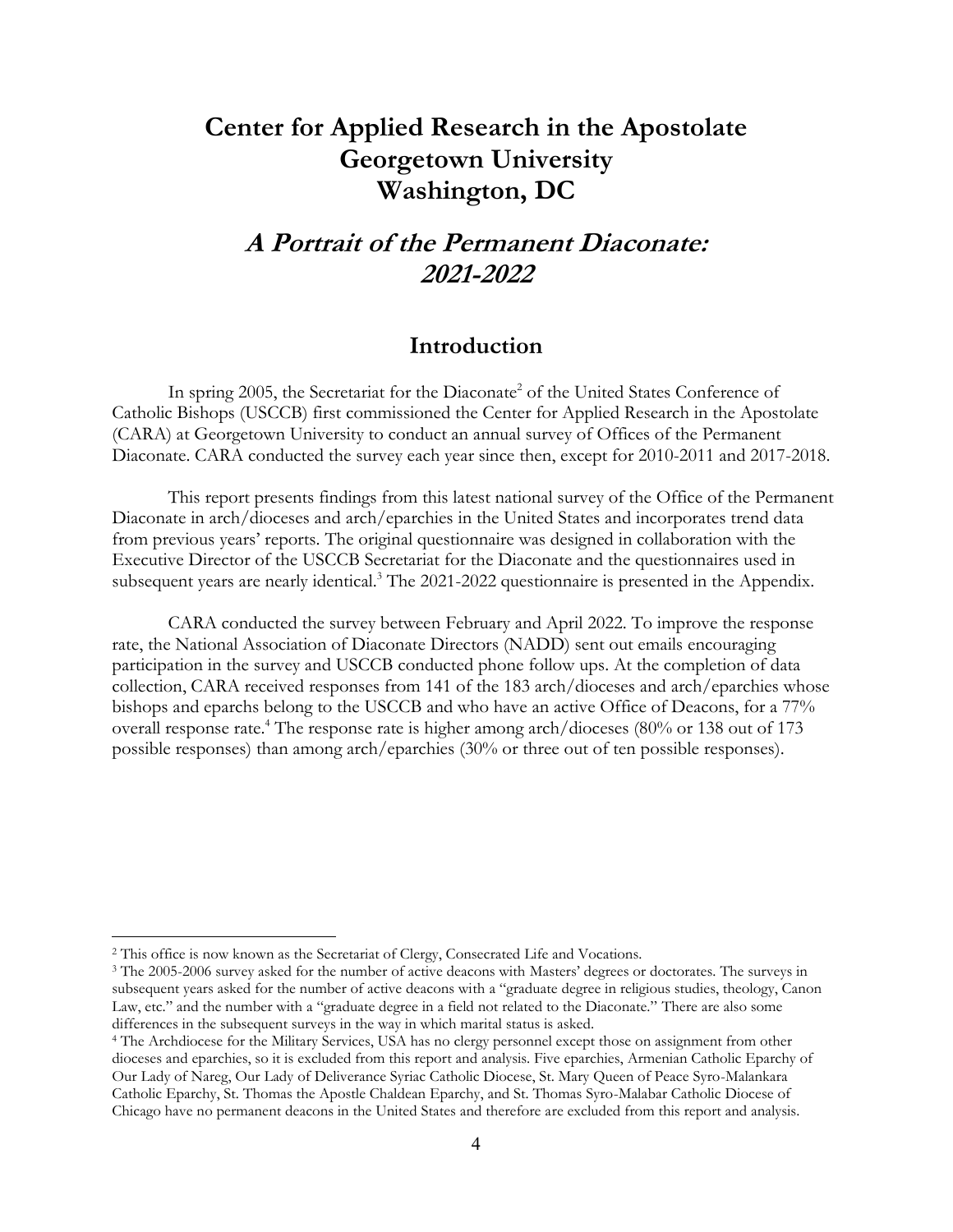### **Number of Permanent Deacons**

<span id="page-7-0"></span>The Archdiocese of Chicago has the largest total number of permanent deacons among responding arch/dioceses, with 804 deacons in all, including active and retired. The table below lists responding arch/dioceses that report at least 250 permanent deacons.<sup>5</sup>

| <b>Responding Arch/dioceses with the Greatest Number</b><br>of Permanent Deacons |                                                        |        |  |  |  |  |
|----------------------------------------------------------------------------------|--------------------------------------------------------|--------|--|--|--|--|
| Arch/diocese                                                                     | <b>Total Number of Catholics per</b><br><b>Deacons</b> | Deacon |  |  |  |  |
|                                                                                  | #                                                      | #      |  |  |  |  |
| Chicago                                                                          | 804                                                    | 2,690  |  |  |  |  |
| Los Angeles                                                                      | 498                                                    | 8,083  |  |  |  |  |
| Joliet in Illinois                                                               | 497                                                    | 1,098  |  |  |  |  |
| Galveston-Houston                                                                | 426                                                    | 3,991  |  |  |  |  |
| San Antonio                                                                      | 367                                                    | 2,213  |  |  |  |  |
| Rockville Centre                                                                 | 330                                                    | 4,142  |  |  |  |  |
| New York                                                                         | 322                                                    | 8,718  |  |  |  |  |
| Philadelphia                                                                     | 308                                                    | 4,110  |  |  |  |  |
| St. Louis                                                                        | 288                                                    | 1,737  |  |  |  |  |
| Detroit                                                                          | 285                                                    | 3,971  |  |  |  |  |
| Atlanta                                                                          | 278                                                    | 4,281  |  |  |  |  |
| Trenton                                                                          | 277                                                    | 2,646  |  |  |  |  |
| Phoenix                                                                          | 254                                                    | 4,377  |  |  |  |  |
| Tucson                                                                           | 252                                                    | 1,705  |  |  |  |  |

- The 138 Latin rite arch/dioceses that responded to these survey questions reported a total of 16,829 permanent deacons. The three Eastern rite eparchies that responded to the survey reported a total of 36 permanent deacons.<sup>6</sup>
- On average, responding arch/dioceses and arch/eparchies reported 84 deacons in active ministry. Half of responding arch/dioceses and arch/eparchies reported 66 or fewer deacons in active ministry.
- The Diocese of San Jose has over 17,000 Catholics per deacon. Other responding arch/dioceses that also have relatively high numbers of Catholics per deacon include El Paso

<sup>5</sup> The total number of deacons is calculated as the sum of all deacons active in ministry and all deacons no longer active

in ministry, except those who have been laicized (question 1 + question 6 + question 7 + question 8 – question 12). <sup>6</sup> Eparchies are reported separately here because of possible double-counting of Eastern rite deacons listed by Latin rite dioceses as serving within their boundaries.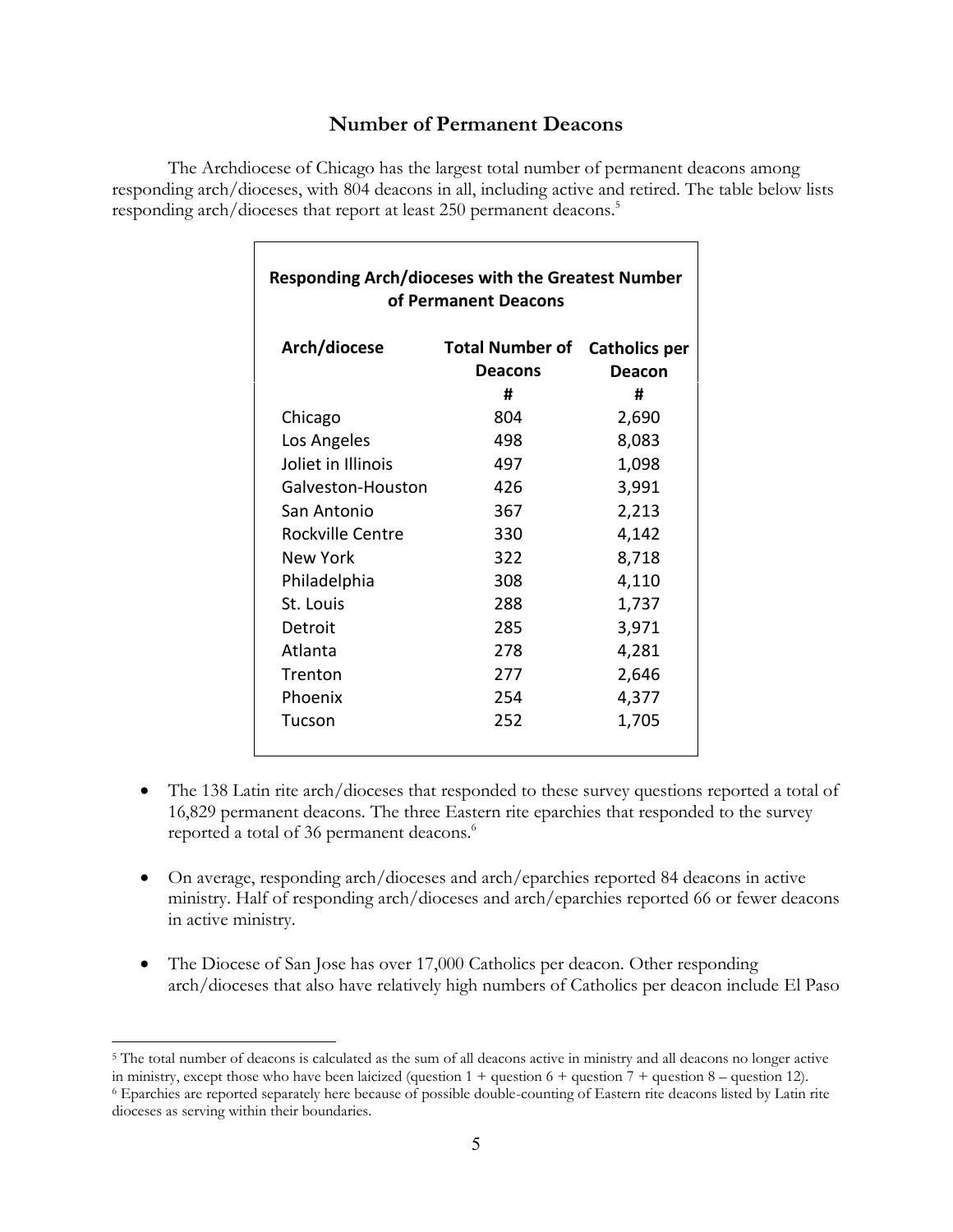with more than 15,000, Winona-Rochester with more than 12,000 and San Bernardino with more than 11,000.

| Responding arch/dioceses with the Lowest Ratio<br>of Catholics per Permanent Deacon |                             |  |  |  |  |  |  |
|-------------------------------------------------------------------------------------|-----------------------------|--|--|--|--|--|--|
| Arch/diocese                                                                        | <b>Catholics per Deacon</b> |  |  |  |  |  |  |
|                                                                                     | Ħ                           |  |  |  |  |  |  |
| Lexington                                                                           | 477                         |  |  |  |  |  |  |
| Amarillo                                                                            | 547                         |  |  |  |  |  |  |
| <b>Rapid City</b>                                                                   | 678                         |  |  |  |  |  |  |
| Pueblo                                                                              | 681                         |  |  |  |  |  |  |
| Anchorage                                                                           | 699                         |  |  |  |  |  |  |
| Jefferson City                                                                      | 713                         |  |  |  |  |  |  |
| Duluth                                                                              | 770                         |  |  |  |  |  |  |
| Ogdensburg                                                                          | 804                         |  |  |  |  |  |  |
| Savannah                                                                            | 905                         |  |  |  |  |  |  |
| Charleston                                                                          | 922                         |  |  |  |  |  |  |
| Santa Fe                                                                            | 957                         |  |  |  |  |  |  |
|                                                                                     |                             |  |  |  |  |  |  |

• The Diocese of Lexington has the most favorable ratio of Catholics to deacons among responding arch/dioceses (477 Catholics per deacon). The Diocese of Amarillo is second (547 Catholics per deacon).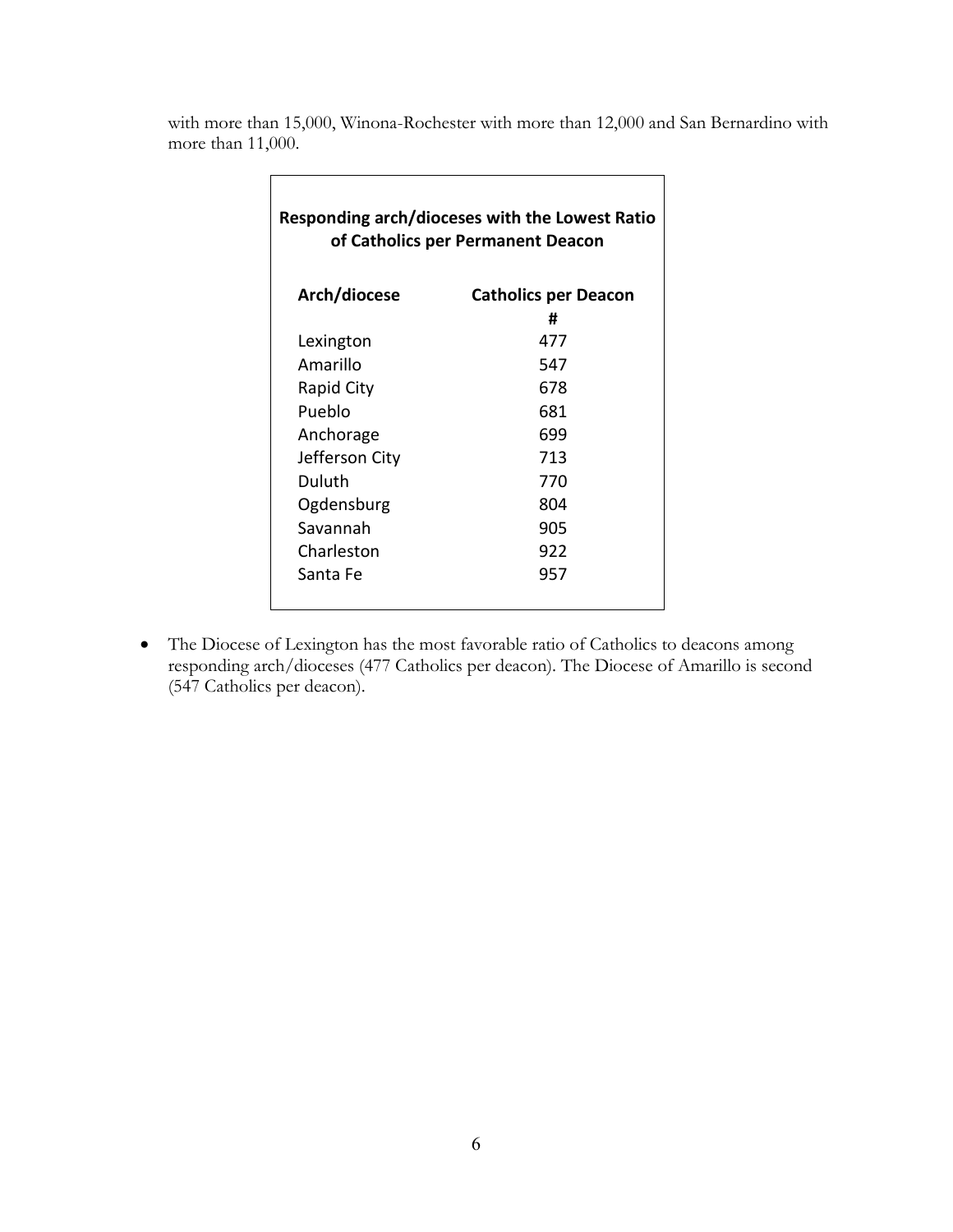#### **Interpolation of Missing Data**

#### <span id="page-9-1"></span><span id="page-9-0"></span>**Active Permanent Deacons**

To obtain the most complete figure for the total number of active deacons in the country, it is necessary to create estimates for the 42 arch/dioceses and arch/eparchies that did not respond to the survey. To do this, we draw on data for total deacons reported in *The Official Catholic Directory (OCD) 2021* and then make an estimate of the proportion of those reported deacons who are active in ministry.

The figure used here for the proportion of deacons who are active is calculated from the survey responses. Responding arch/dioceses and arch/eparchies indicate that 70% of their deacons are active in ministry. We also adjust for the fact that the number of deacons listed in the *OCD 2021* is lower than the total number that responding arch/dioceses reported – the total number of permanent deacons reported in the *OCD 2021* constitutes 88% of the number reported in the survey by the same group of arch/dioceses and arch/eparchies. Thus, for the 42 non-responding Latin Rite arch/dioceses and Eastern Catholic arch/eparchies, we estimate the total number of active deacons as:

#### *Number of total deacons (as reported in the OCD 2021) \* 0.70 / 0.88*

This yields an estimate of 2,809 active permanent deacons in the 42 non-responding arch/dioceses and arch/eparchies. Adding that extrapolation to the 11,777 deacons reported to be active in ministry yields an estimate of **14,586** active permanent deacons nationally.

#### <span id="page-9-2"></span>**Total Permanent Deacons**

Using the procedure described above—while excluding the adjustment for active permanent deacons—yields a national estimate of **20,888** total deacons (both active and inactive). This includes 20,673 for Latin Rite dioceses and 215 for Eastern Catholic eparchies.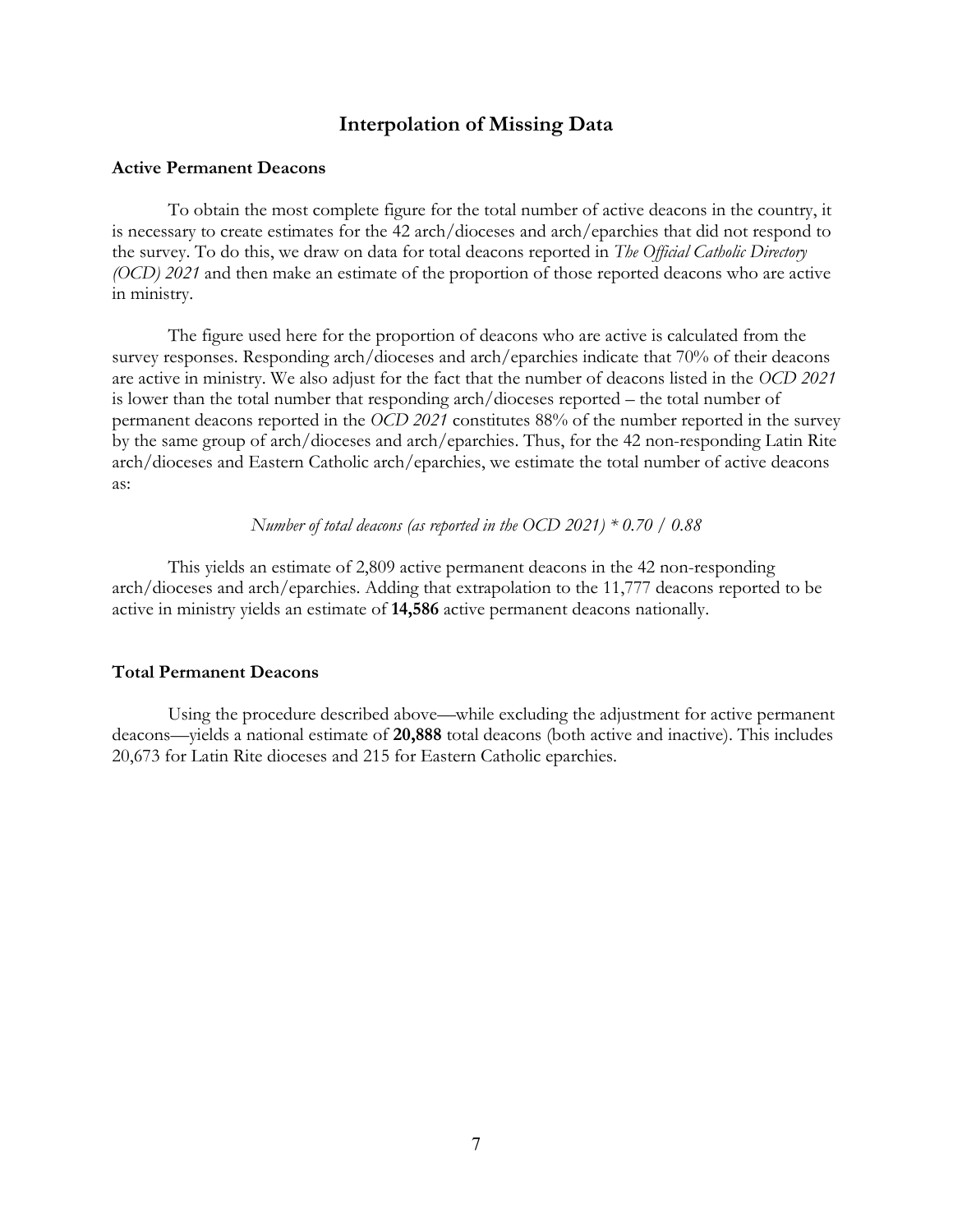### **Ministry Status of Deacons**



<span id="page-10-0"></span>*Three in four deacons in responding arch/dioceses (76%) are active in ministry, and the remaining quarter (24%) are inactive for a variety of reasons.*

The 24% of deacons not in active ministry include 19% who are retired, 2% on a leave of absence,  $1\%$  suspended from active ministry, and  $2\%$  inactive for other reasons.<sup>7</sup>

The 141 Latin Rite arch/dioceses that responded to this survey question reported a total of 11,746 active deacons, and the three arch/eparchies reported 31 active deacons.

<sup>7</sup> The calculation of total deacons for this report excludes deacons who have been laicized. The Latin Rite dioceses responding to the survey report a total of 113 laicized deacons. If they to be included in totals, they would represent less than 1% of all permanent deacons.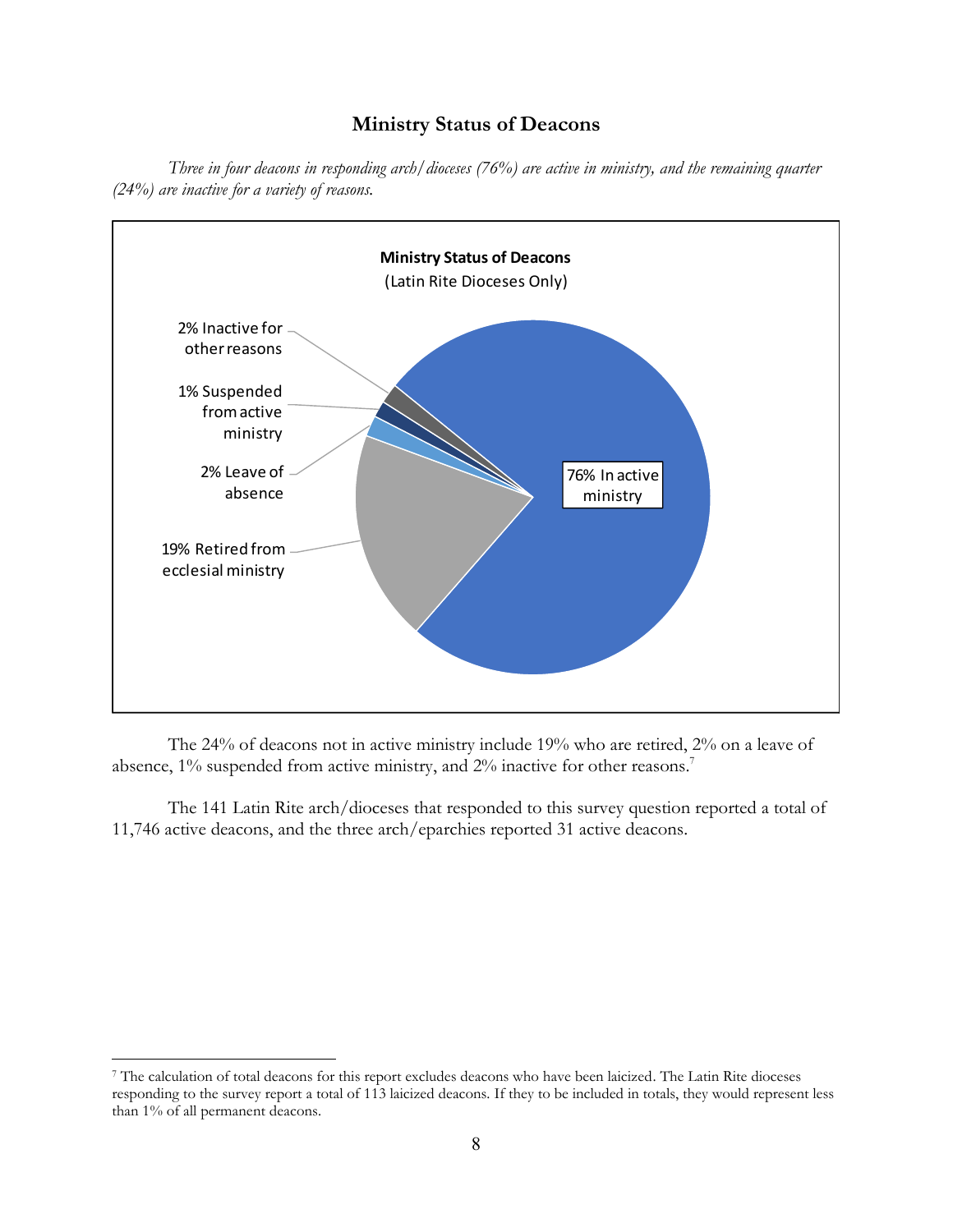# **Incardination Status of Deacons in Active Ministry**

<span id="page-11-0"></span>*Excluding responses from eparchies, 92% of deacons in active ministry are incardinated in the diocese that reports them.*



- Among responding Latin rite arch/dioceses, 7% of active deacons are incardinated in another Latin rite diocese but serve in the reporting diocese. Less than 1% of active deacons are incardinated as members of religious institutes or incardinated in Eastern Catholic Churches that are geographically located within the diocese.<sup>8</sup>
- In addition to the above, and not shown in the figure, on average, in each Latin Rite dioceses, there are:
	- 77 deacons incardinated in the reporting diocese.
	- Six deacons incardinated in another diocese but serving in the reporting eparchy/diocese.
	- Less than one deacon incardinated in Eastern Catholic Churches.
	- Less than one deacon incardinated as a member of religious institutes.

<sup>8</sup> As in all cases in this report where subgroups are reported, percentages reflect only deacons for whom information was provided.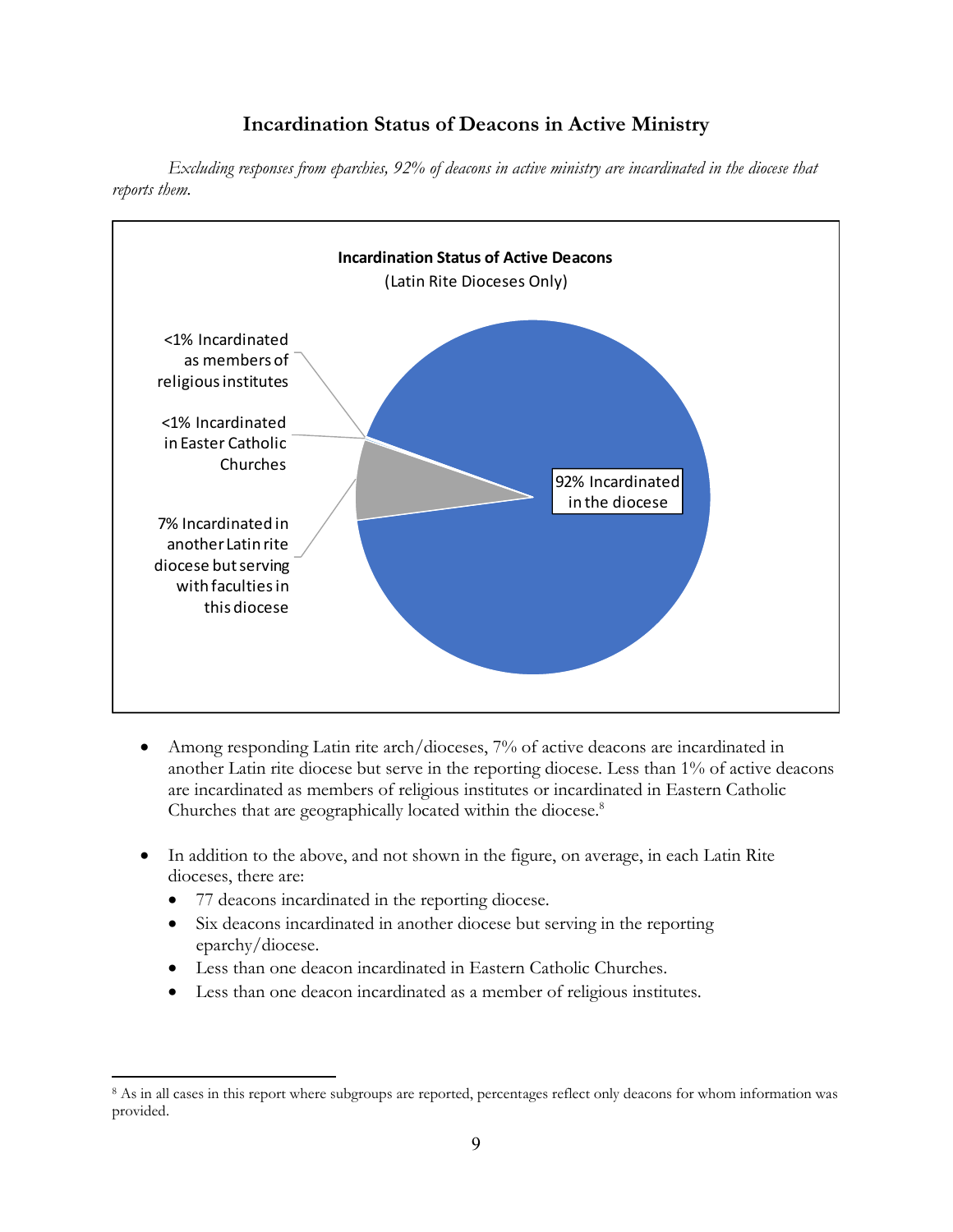# **Marital Status of Active Deacons**

<span id="page-12-0"></span>*Most permanent deacons in active ministry are married. The figure below displays the marital status of active deacons.*<sup>9</sup>



Overall, 93% of active permanent deacons are married, 4% are widowed, 2% have never been married, 1% are divorced, and less than 1% remarried subsequent to ordination.

<sup>&</sup>lt;sup>9</sup> Responses of eparchies are included in the figures for marital status and other demographic characteristics.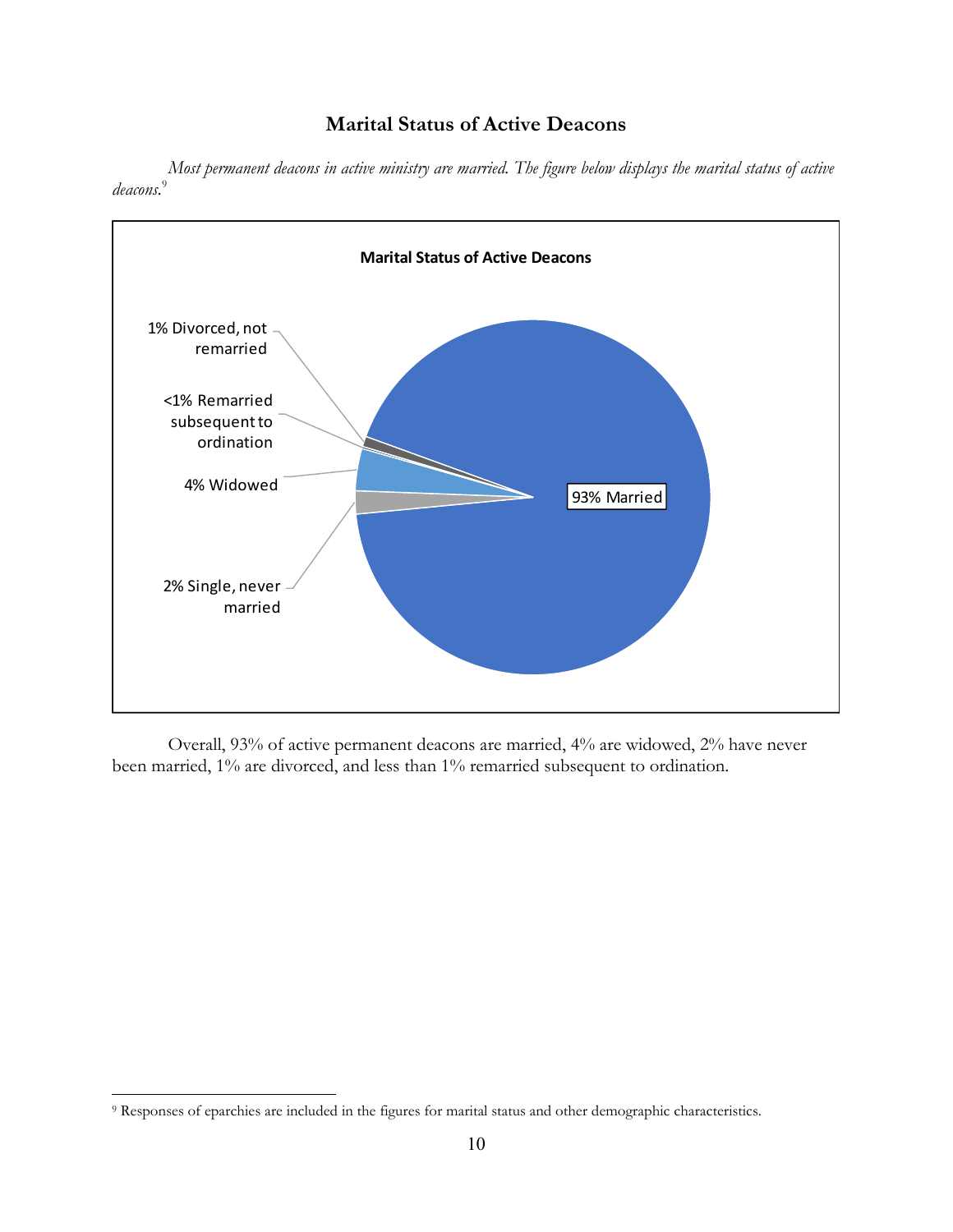# **Age of Active Deacons**

<span id="page-13-0"></span>

*Three in four active permanent deacons (76%) are 60 years old or older.*

- Two in five active permanent deacons  $(41\%)$  are 60 to 69 and more than a third  $(36\%)$  are 70 or older. A fifth of active deacons (20%) are in their fifties.
- One in 25 deacons in active ministry  $(4\%)$  is in their 40s, and less than 1% are under the age of 40. According to Canon 1031.2 and the *National Directory for the Formation, Ministry, and Life of Permanent Deacons in the United States*, the minimum age for ordination to the permanent diaconate is 35 for all candidates.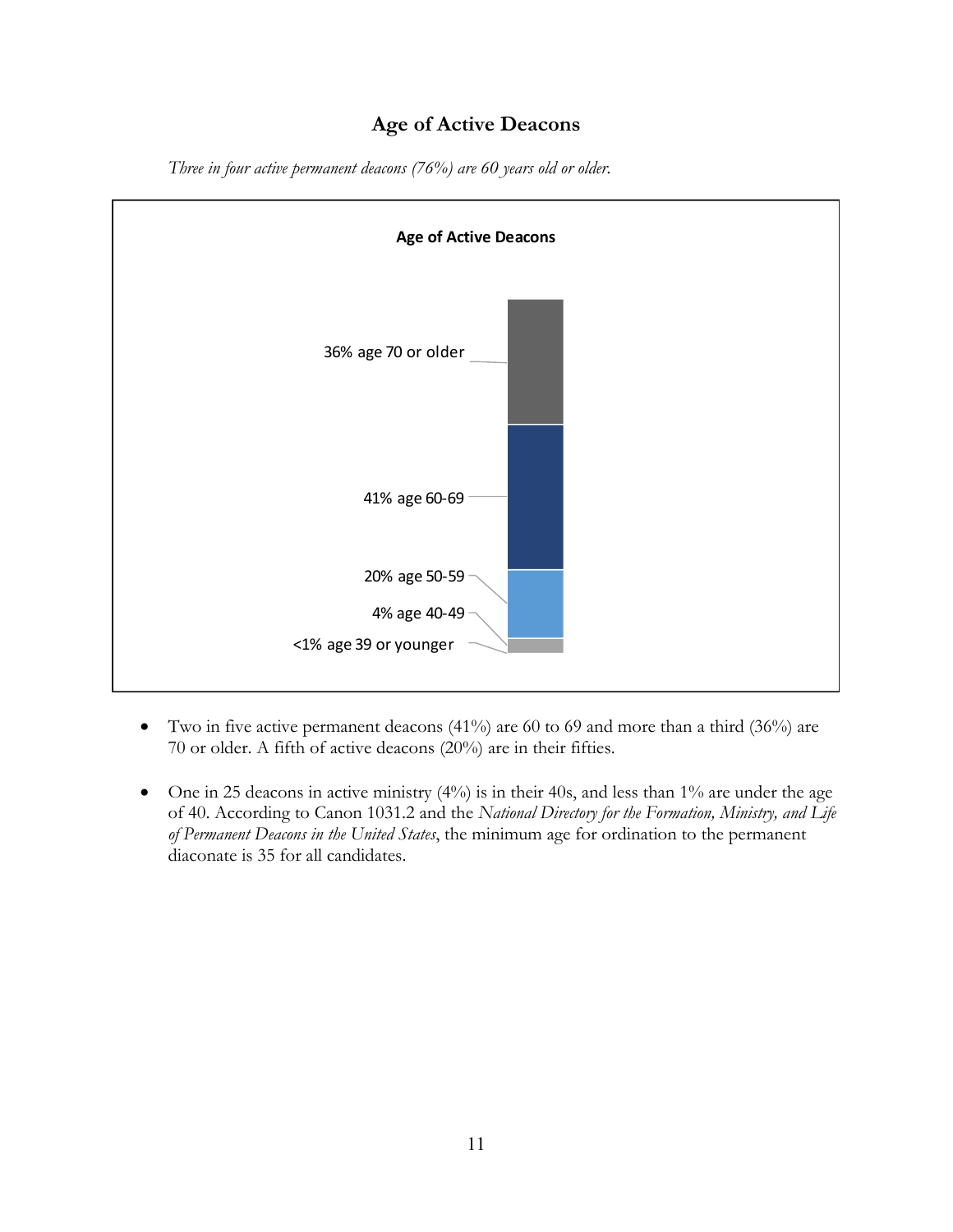## **Race and Ethnicity of Active Deacons**

<span id="page-14-0"></span>*Seven in ten active deacons (72%) are Caucasian or white. One in five (21%) active deacons is Hispanic or Latino. Additionally, 3% are Asian or Pacific Islander, 2% are African American or black, and 1% of active deacons are Native Americans or members of other racial/ethnic groups.* 

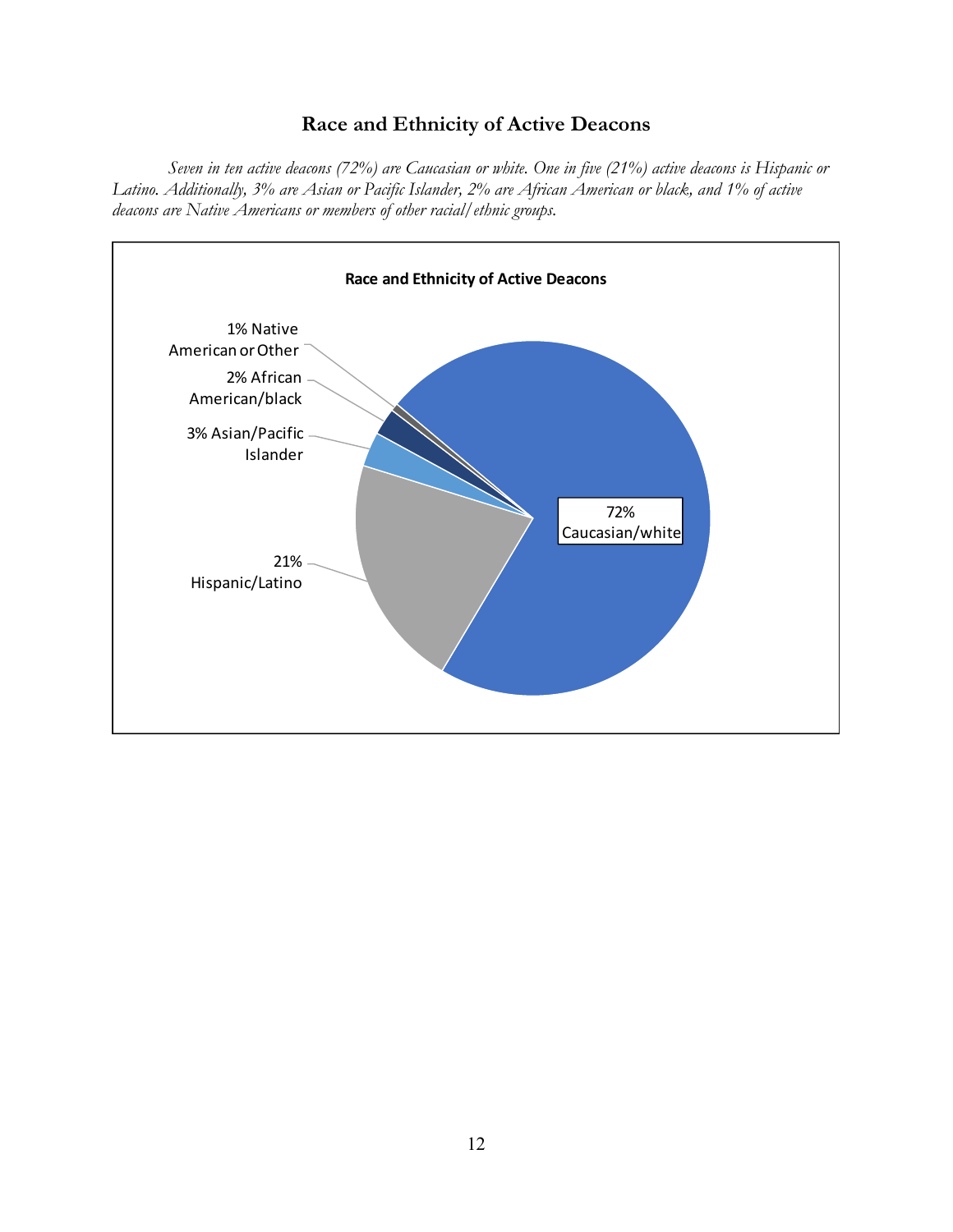<span id="page-15-0"></span>

## **Highest Level of Education of Active Deacons**

In regards to the highest achieved level of education:

- One in a hundred active deacons (1%) has less than high school education.
- One in seven active deacons (15%) has a high school diploma or GED.
- One in six active deacons (18%) has some college education or an associate degree.
- One in three active deacons (35%) has a Bachelor's degree.
- One in seven active deacons (14%) has a graduate degree in religious studies, theology, Canon Law, etc.
- One in six active deacons (18%) has a graduate degree in a field not related to the Diaconate.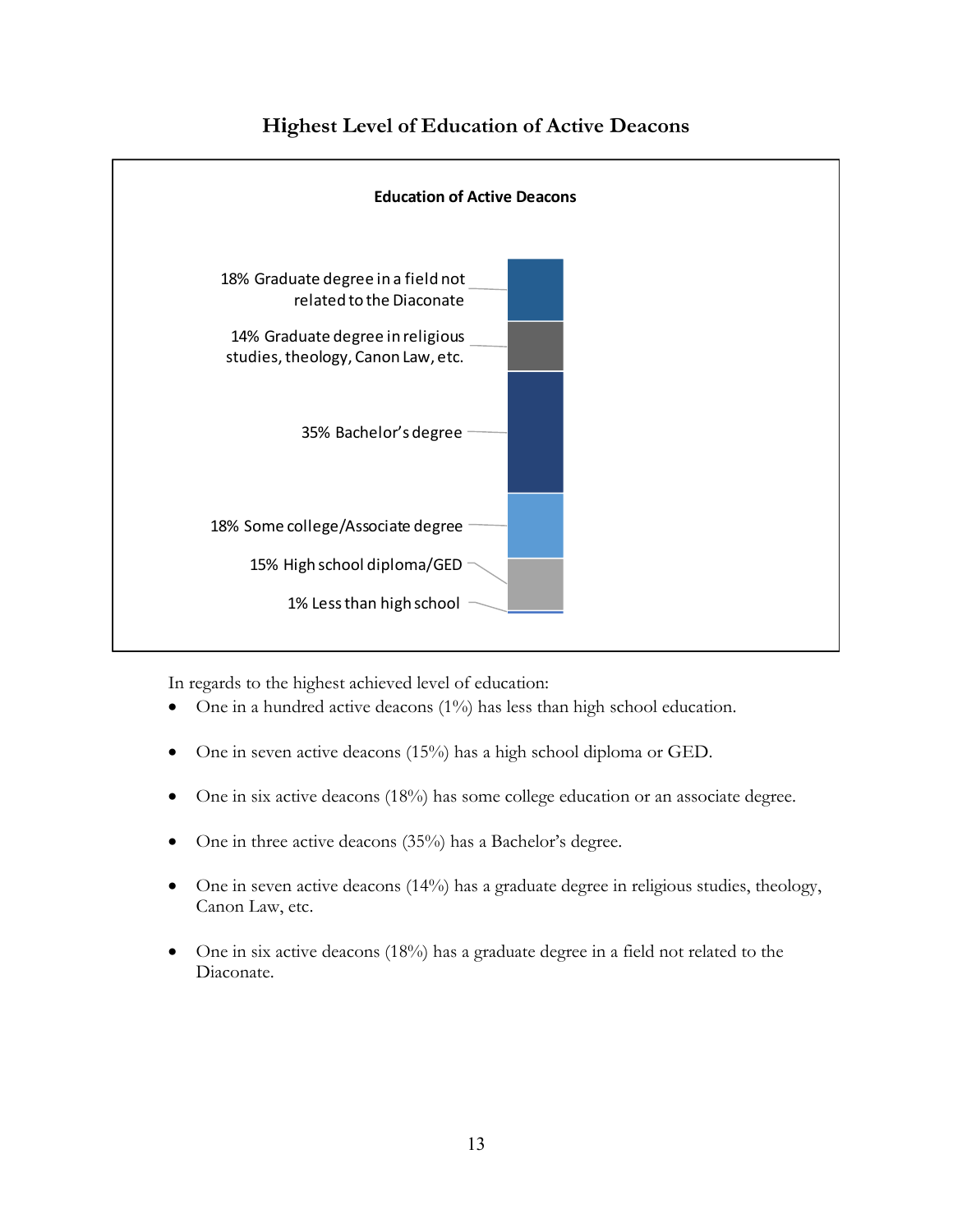# **Changes in the Diaconate during the 2021 Calendar Year**

<span id="page-16-0"></span>*During the 2021 calendar year, responding offices reported that 512 deacons retired from active ministry and 393 died. Another 458 were ordained to the permanent diaconate.*

| <b>Changes in the Diaconate Over Time</b><br><b>Totals from Responding Dioceses/Eparchies</b> |      |      |      |      |  |  |  |
|-----------------------------------------------------------------------------------------------|------|------|------|------|--|--|--|
|                                                                                               | 2021 | 2020 | 2019 | 2018 |  |  |  |
|                                                                                               | #    | #    | #    | #    |  |  |  |
| Ordained for the diocese                                                                      | 458  | 587  | 383  | 494  |  |  |  |
| Retired from active ministry                                                                  | 512  | 410  | 334  | 367  |  |  |  |
| Died                                                                                          | 393. | 378  | 289  | 290  |  |  |  |
| Requested laicization                                                                         | 14   | 26   | 28   | 27   |  |  |  |
| Granted laicization                                                                           | 14   | 18   | 26   | 23   |  |  |  |
| Divorced/separated after ordination                                                           | 25   | 27   | 23   | 25   |  |  |  |
| Remarried without dispensation                                                                | 4    | 5    | 5    | 10   |  |  |  |
| Dispensed from the impediment of orders                                                       | 4    | 3    | 7    | 1    |  |  |  |
| Remarried after dispensation                                                                  | O    | 3    | 6    | 3    |  |  |  |
| Entered the priesthood                                                                        | 4    | 7    | 7    | 11   |  |  |  |

Arch/dioceses were asked to report the number of active permanent deacons that were lost during the 2021 calendar year through retirement, laicization, entering the priesthood, or death, as well as the number of new permanent deacons ordained for the diocese in the year. Additional questions asked about changes in marital status. The first column in the table above presents the total number of deacons in each category among dioceses and eparchies that responded to the 2021- 2022 survey. Subsequent columns report the figures for three previous years for comparison. In 2021:

- Four permanent deacons were reported to have left the diaconate to prepare for the priesthood.
- 14 permanent deacons requested laicization.

 $\Gamma$ 

• 25 permanent deacons divorced or separated after ordination. Additionally, four remarried without dispensation and zero after dispensation.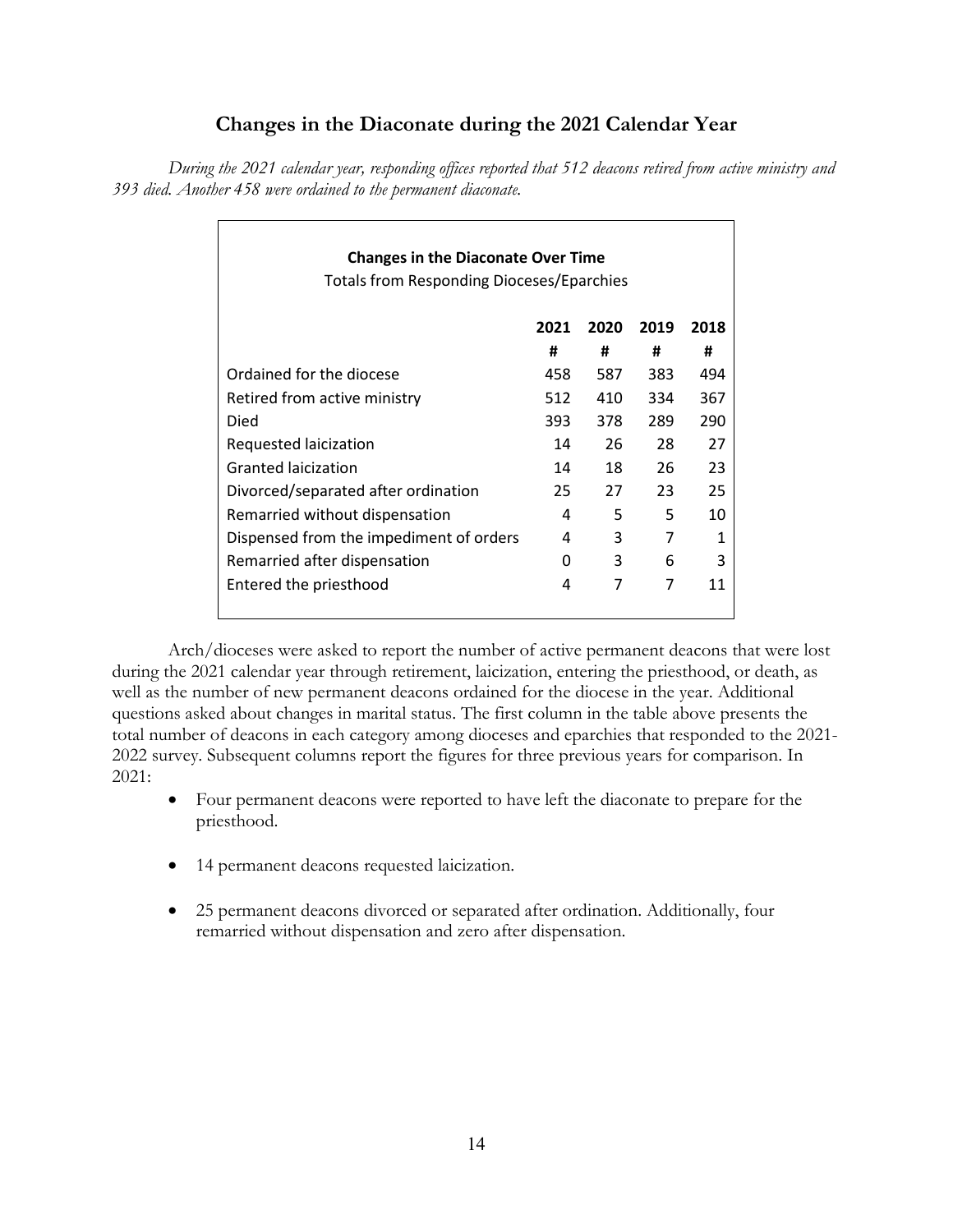# **Ministry and Compensation**

<span id="page-17-0"></span>*One in seven (13%) active permanent deacons are financially compensated for ministry in 2021, a continuation of a downward trend from 27% in 2001, 26% in 2017, and 15% in 2019. Of those financially compensated for ministry, deacons who are compensated for parish ministerial position other than Canon 517.2 (in addition to their diaconal responsibilities) make up the largest proportion among those compensated for their ministry.*

| <b>Active Deacons Who Are Financially Compensated for Their Ministry</b><br>Percentage among Active Deacons Who Are Compensated |                                 |                          |                                 |  |  |  |  |
|---------------------------------------------------------------------------------------------------------------------------------|---------------------------------|--------------------------|---------------------------------|--|--|--|--|
|                                                                                                                                 | Compensated<br><b>Full-Time</b> | Compensated<br>Part-Time | <b>Among All</b><br>Compensated |  |  |  |  |
|                                                                                                                                 | %                               | %                        | %                               |  |  |  |  |
| Other parish ministerial position                                                                                               | 23                              | 28                       | 25                              |  |  |  |  |
| Entrusted with the pastoral care of parish(es)                                                                                  | 15                              | 28                       | 19                              |  |  |  |  |
| Parish non-ministerial position                                                                                                 | 18                              | 8                        | 15                              |  |  |  |  |
| Diocesan non-ministerial position                                                                                               | 12                              | 6                        | 10                              |  |  |  |  |
| Prison ministry                                                                                                                 | 7                               | 11                       | 9                               |  |  |  |  |
| Diocesan ministerial position                                                                                                   | 9                               | 8                        | 8                               |  |  |  |  |
| Hospital ministry                                                                                                               | 5.                              |                          | 6                               |  |  |  |  |
| Parochial education                                                                                                             | 8                               | 2                        | 6                               |  |  |  |  |
| Ministry in a social services agency                                                                                            | 3                               | 2                        | 2                               |  |  |  |  |
| <b>Total in compensated ministry</b>                                                                                            | 100                             | 100                      | 100                             |  |  |  |  |

Respondents were asked about the number of active deacons in each of several categories who are financially compensated for their full-time or part-time ministry (see the table above). Among deacons who are compensated for ministry:

- One in four (25%) works in other parish ministerial position (e.g., DRE, Youth Minister) with 23% of those compensated full-time and 28% compensated part-time working in those positions.
- One in five (19%) was entrusted with the pastoral care of one or more parishes (Canon 517.2) with 15% of those compensated full-time and 28% compensated part-time working in those positions.
- One in seven (15%) works in parish non-ministerial position (e.g., administration, business, finance) with 18% of those compensated full-time and 8% compensated part-time working in those positions.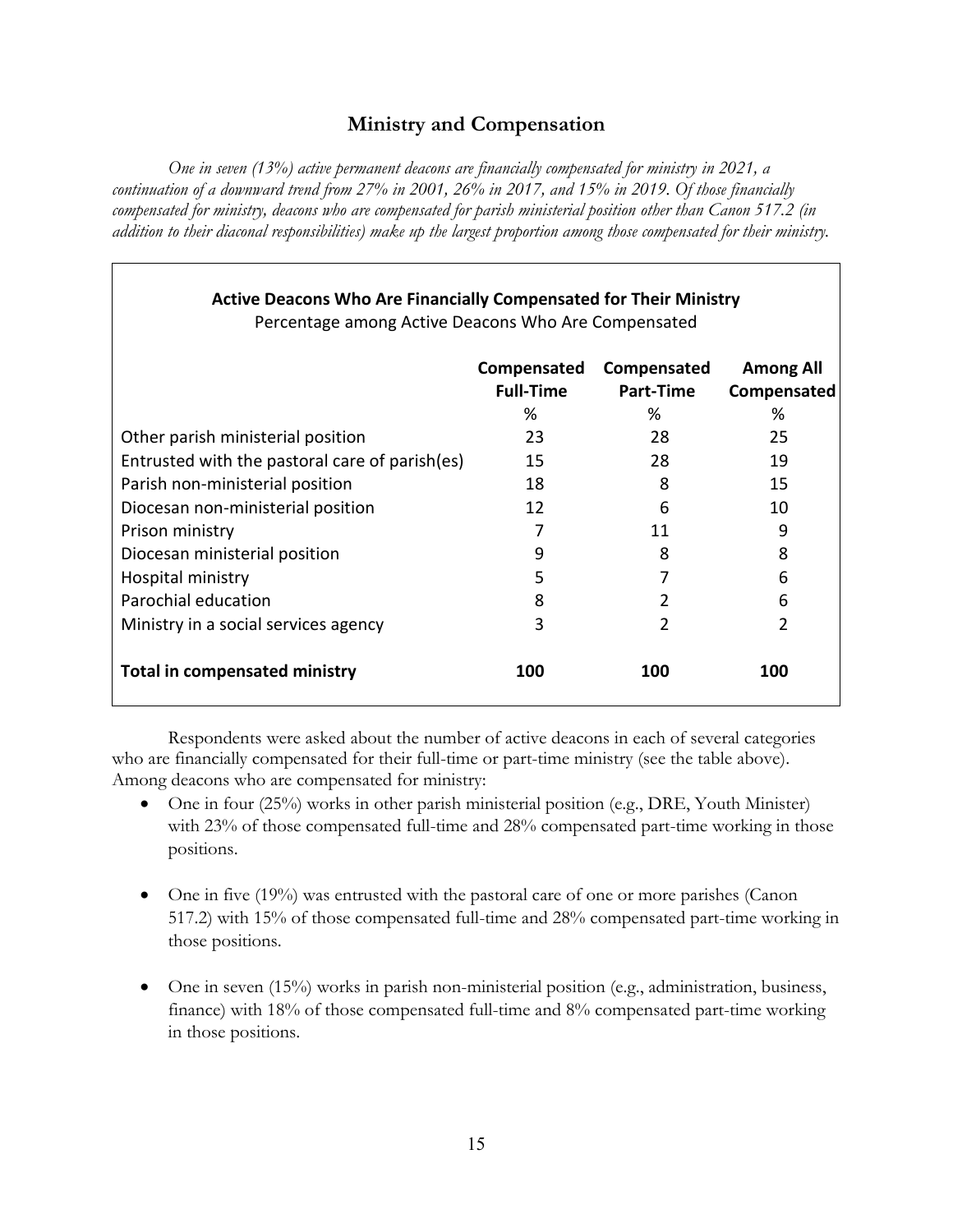- One in ten (10%) works in diocesan non-ministerial position (e.g., administration, business, finance) with 12% of those compensated full-time and 6% compensated part-time working in those positions.
- One in 11 (9%) works in prison ministry with  $7%$  of those compensated full-time and  $11%$ compensated part-time working in those positions.
- One in 13 (8%) works in diocesan ministerial position (e.g., DRE, Diocesan Youth Minister) with 9% of those compensated full-time and 8% compensated part-time working in those positions.
- One in 17 ( $6\%$ ) works in hospital ministry with 5% of those compensated full-time and 7% compensated part-time working in those positions.
- One in 17 (6%) works in parochial education (e.g., school teacher, educational administration) with 8% of those compensated full-time and 2% compensated part-time working in those positions.
- One in 50 (2%) ministers in a social services agency (e.g., Catholic Charities) with 3% of those compensated full-time and 2% compensated part-time working in those positions.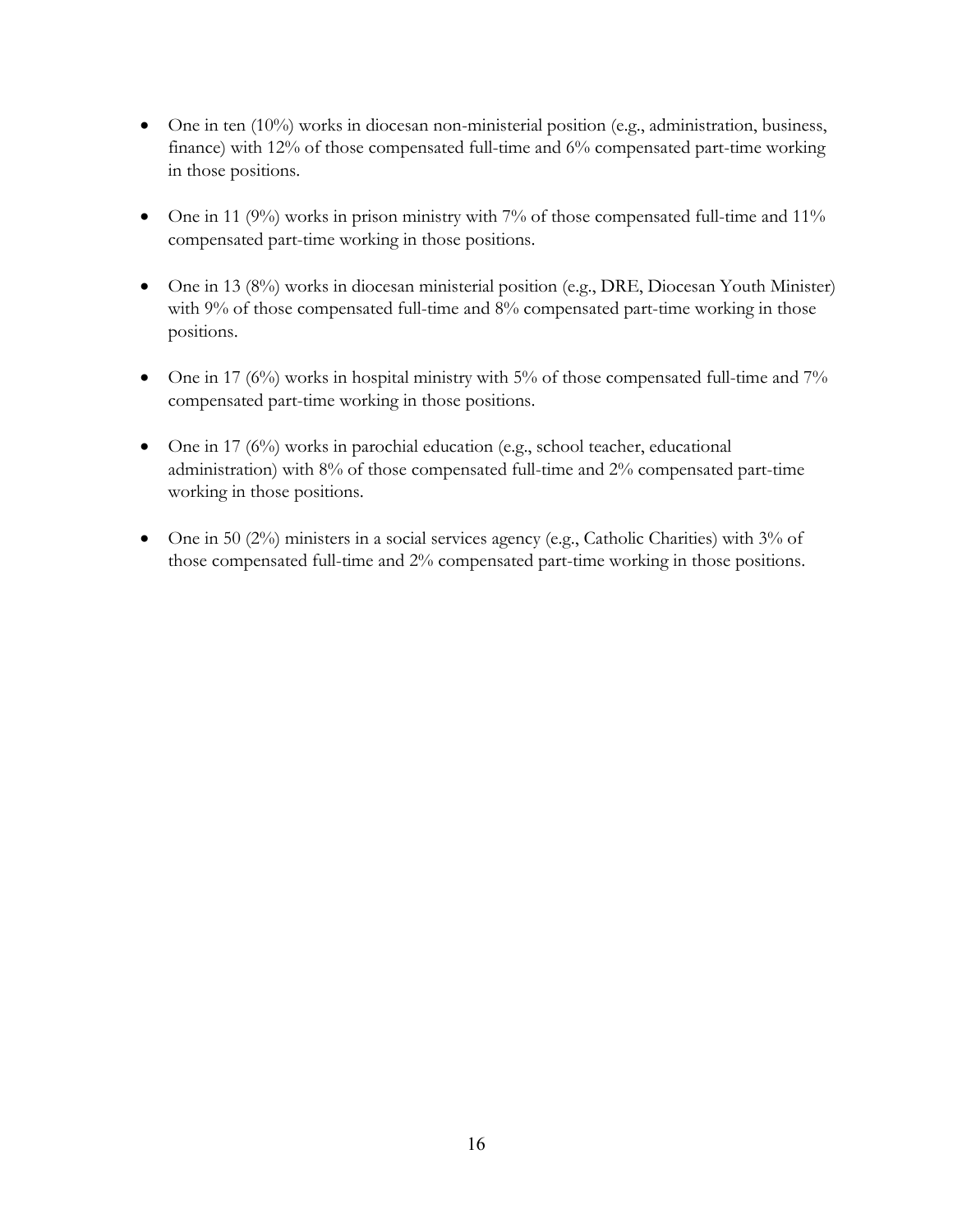## **Post-Ordination Formation**

<span id="page-19-0"></span>*Nine in ten (89%) of responding arch/dioceses and arch/eparchies require post-ordination formation for deacons. Among those that do require post-ordination formation, the median number of hours required per year is 20.* 10

| <b>Post-Ordination Formation</b><br>Dioceses and eparchies responding:                                  |     |    |
|---------------------------------------------------------------------------------------------------------|-----|----|
|                                                                                                         | Yes | Nο |
|                                                                                                         | %   | %  |
| Post-ordination formation required of deacons                                                           | 89  | 11 |
| Average number of hours required annually: 25<br>Median number of hours required annually: 20           |     |    |
| Post-ordination formation provided in language(s) other than English                                    | 19  | 81 |
| Percentage providing formation in Spanish: 17%<br>Percentage providing formation in other languages: 2% |     |    |
| Formation opportunities provided for wives of deacons                                                   | 81  |    |

- One in five arch/dioceses and arch/eparchies (19%) provides post-ordination formation in a language other than English, most typically in Spanish. Other languages include Romanian, Creole and Ukrainian.
- Four in five (81%) provide formation opportunities for the wives of deacons.

<sup>&</sup>lt;sup>10</sup> The median is the middle value in the distribution when responses are ordered from lowest to highest. By definition, 50% of cases in a distribution fall at or below the median and 50% fall at or above the median.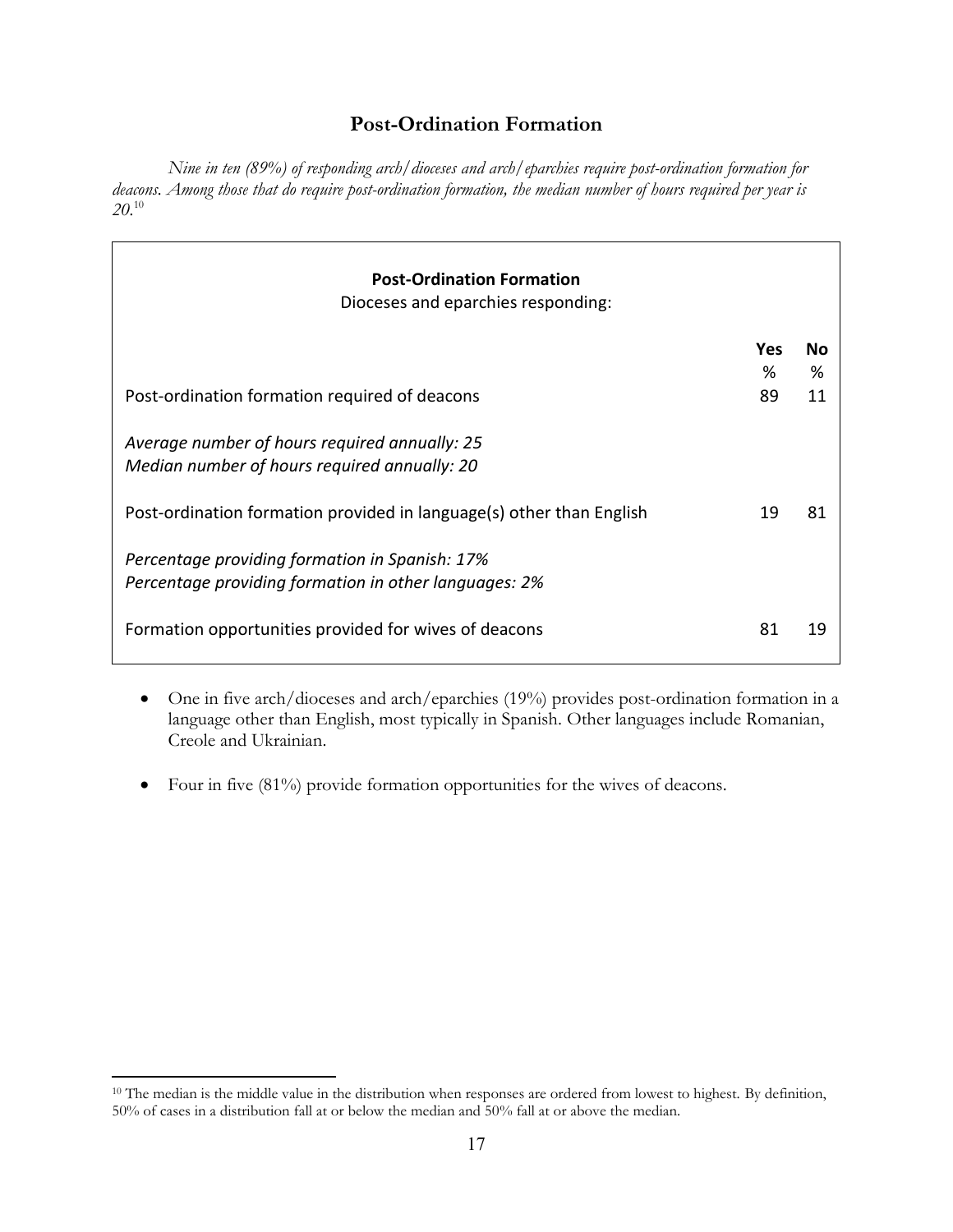#### **Retreats**

<span id="page-20-0"></span>*Close to all dioceses and eparchies (98%) require an annual retreat of deacons. On average, three in four (75%) deacons participate in the retreat.*

| Retreats <sup>11</sup><br>Dioceses and eparchies responding:                                                                      |     |    |
|-----------------------------------------------------------------------------------------------------------------------------------|-----|----|
|                                                                                                                                   | Yes | N٥ |
|                                                                                                                                   | ℅   | ℅  |
| An annual retreat is required of deacons                                                                                          | 98  |    |
| Average percentage of deacons participating in the retreat: 75%<br>Median percentage of deacons participating in the retreat: 80% |     |    |
| Diocese provides couples' retreats for deacons and their wives                                                                    | 83  |    |
| Diocese provides deacon-only retreats                                                                                             | 38  | 62 |
| Diocese provides separate retreats for wives of deacons                                                                           | 14  | 86 |
| Diocese provides annual gatherings of deacons<br>(other than retreats)                                                            | 86  | 14 |

- Four in five responding arch/dioceses (83%) provide couples retreats for deacons and their wives.
- Two in five arch/dioceses (38%) provides retreats for deacons only. One in seven (14%) provides separate retreats for wives of deacons.
- Nine in ten arch/dioceses (86%) provide annual gatherings of deacons in addition to or apart from a retreat.

<sup>&</sup>lt;sup>11</sup> Some respondents noted that the participation in their retreats has been affected by the pandemic and/or the retreats were cancelled.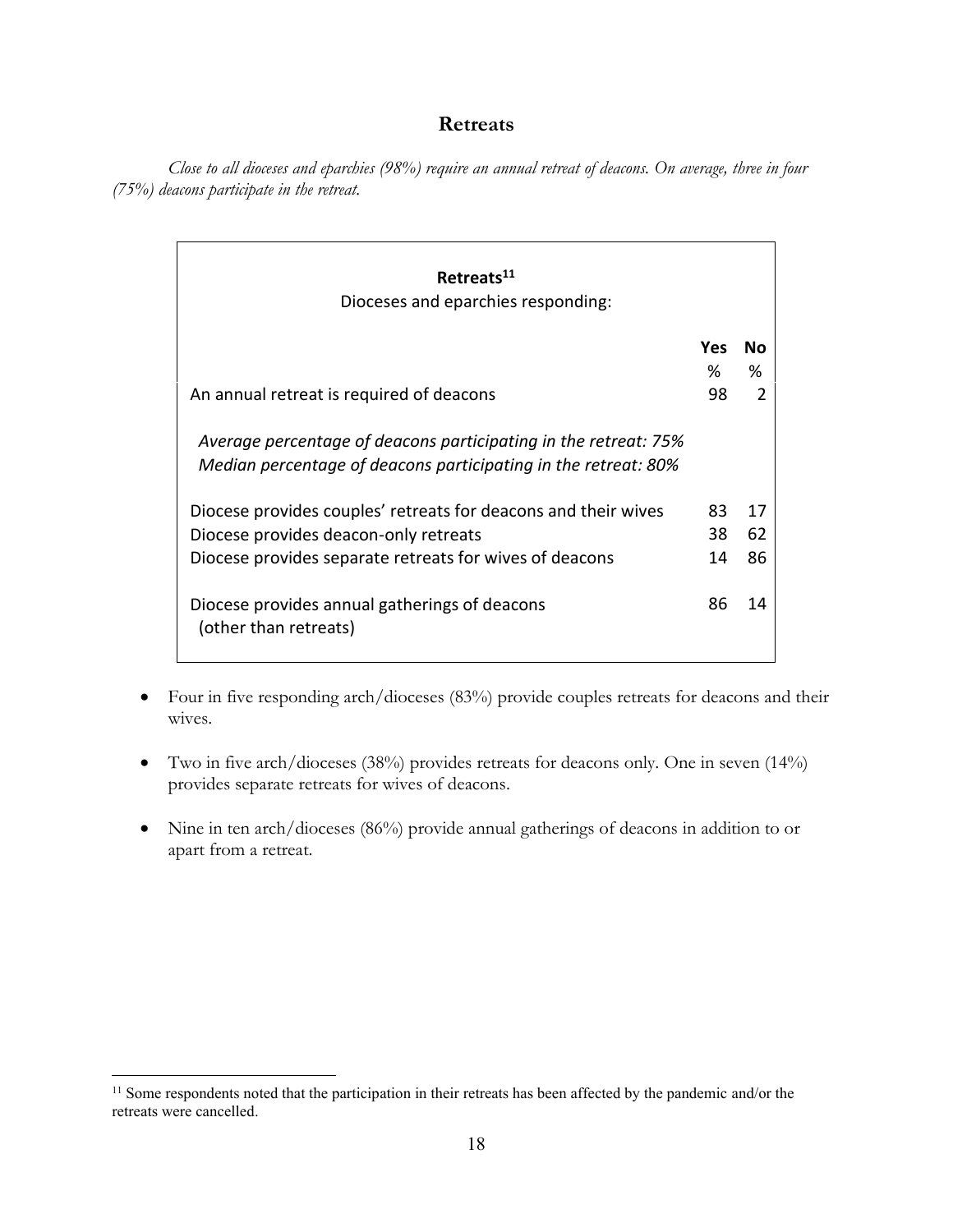## **Directors of the Diaconate**

<span id="page-21-0"></span>*Close to all arch/dioceses and arch/eparchies (95%) have a Director of the Diaconate or a person with a similar title.*

| Directors of the Diaconate<br>Dioceses and eparchies responding:                              |     |    |
|-----------------------------------------------------------------------------------------------|-----|----|
|                                                                                               | Yes | Nο |
|                                                                                               | %   | %  |
| Diocese has a Director of the Office of Deacon (or similar title)                             | 95  | 5  |
| Full-Time: 35%                                                                                |     |    |
| Part-Time: 65%                                                                                |     |    |
| Average number of months in this position: 91<br>Median number of months in this position: 66 |     |    |

- In 35% of arch/dioceses and arch/eparchies with the Director of the Diaconate position, the position is full-time. The position is part-time for the other 65%.
- Current directors have held their position for an average of seven years and seven months. The median tenure for directors is five years and six months.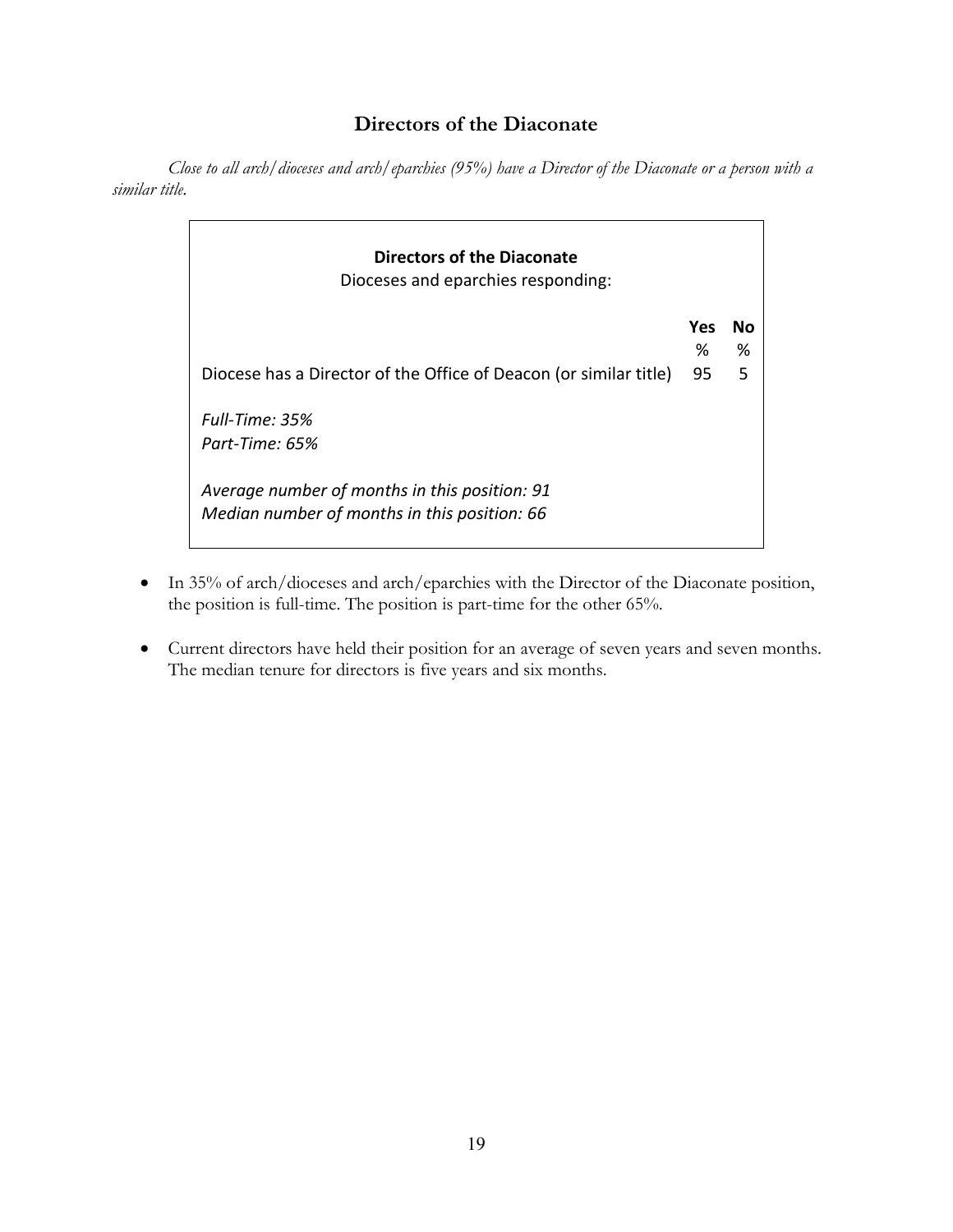# **Policies of the Offices of the Diaconate**

<span id="page-22-0"></span>*Nine in ten responding arch/dioceses and arch/eparchies (86%) have a plan for placement and ministry of deacons.*

| <b>Policies of the Offices of the Diaconate</b><br>Dioceses and eparchies responding: |     |    |
|---------------------------------------------------------------------------------------|-----|----|
|                                                                                       | Yes | Νo |
|                                                                                       | %   | %  |
| Diocese has a plan for placement and ministry of deacons                              | 86  | 14 |
| Diocese has an active formation program for the diaconate                             | 93  | 7  |
| If no, is the diocese planning to establish one<br>within the next two years?         | 56  | 44 |
| Diocese has minimum age for acceptance into a diaconate<br>formation program          | 94  | 6  |
| Average minimum age for acceptance: 33<br>Median minimum age for acceptance: 33       |     |    |
| Diocese has a mandatory age of retirement from active ministry<br>for deacons         | 56  | 44 |
| 0%<br>Percentage requiring retirement at age <70:                                     |     |    |
| Percentage requiring retirement at age 70-74:<br>8%                                   |     |    |
| 90%<br>Percentage requiring retirement at age 75-79:                                  |     |    |
| 1%<br>Percentage requiring retirement at age 80+:                                     |     |    |
| Diocese has a formal policy for deacons who are<br>divorced/separated post-ordination | 48  | 52 |
| Diocese has an active Deacon Council or Deacon Assembly                               | 73  | 27 |

• Virtually all responding arch/dioceses (93%) have an active formation program for the diaconate. Among those that do not, three in five (56%) report that there are plans to establish such a program within the next two years.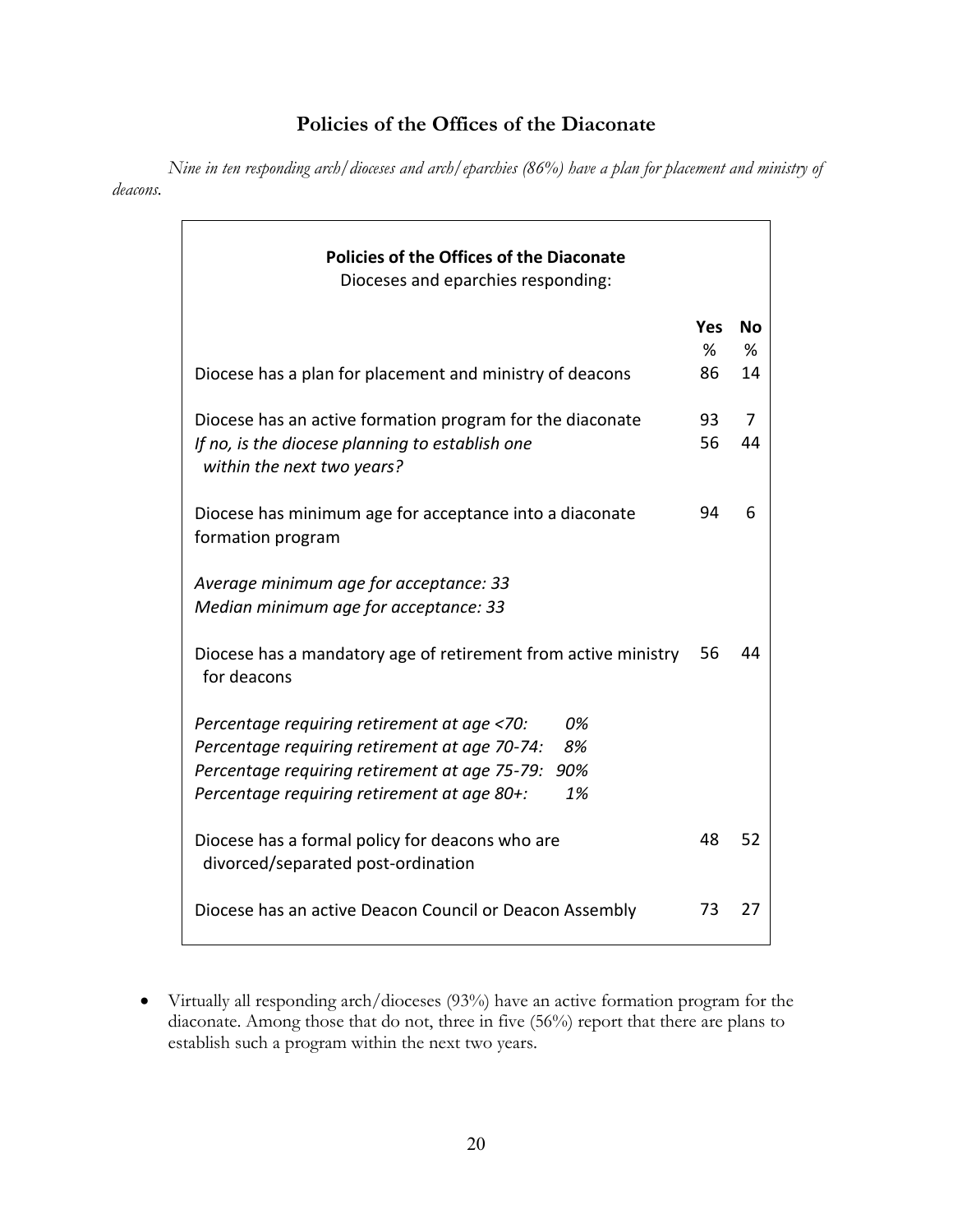- Nine in ten arch/dioceses (94%) have a minimum age requirement for acceptance into the diaconate formation program. In these arch/dioceses, the minimum age ranges from 28 to 60, with a median of 33.
- Over half (56%) have a mandatory age of retirement for deacons. In this group, 8% require retirement between 70 and 74, 90% between 75 and 79, and 1% at the age of 80 or older.
- Half of the arch/dioceses and arch/eparchies (48%) have a formal policy for deacons who are divorced or separated post-ordination.
- Seven in ten of the responding arch/dioceses and arch/eparchies (73%) have an active Deacon Council or Deacon Assembly.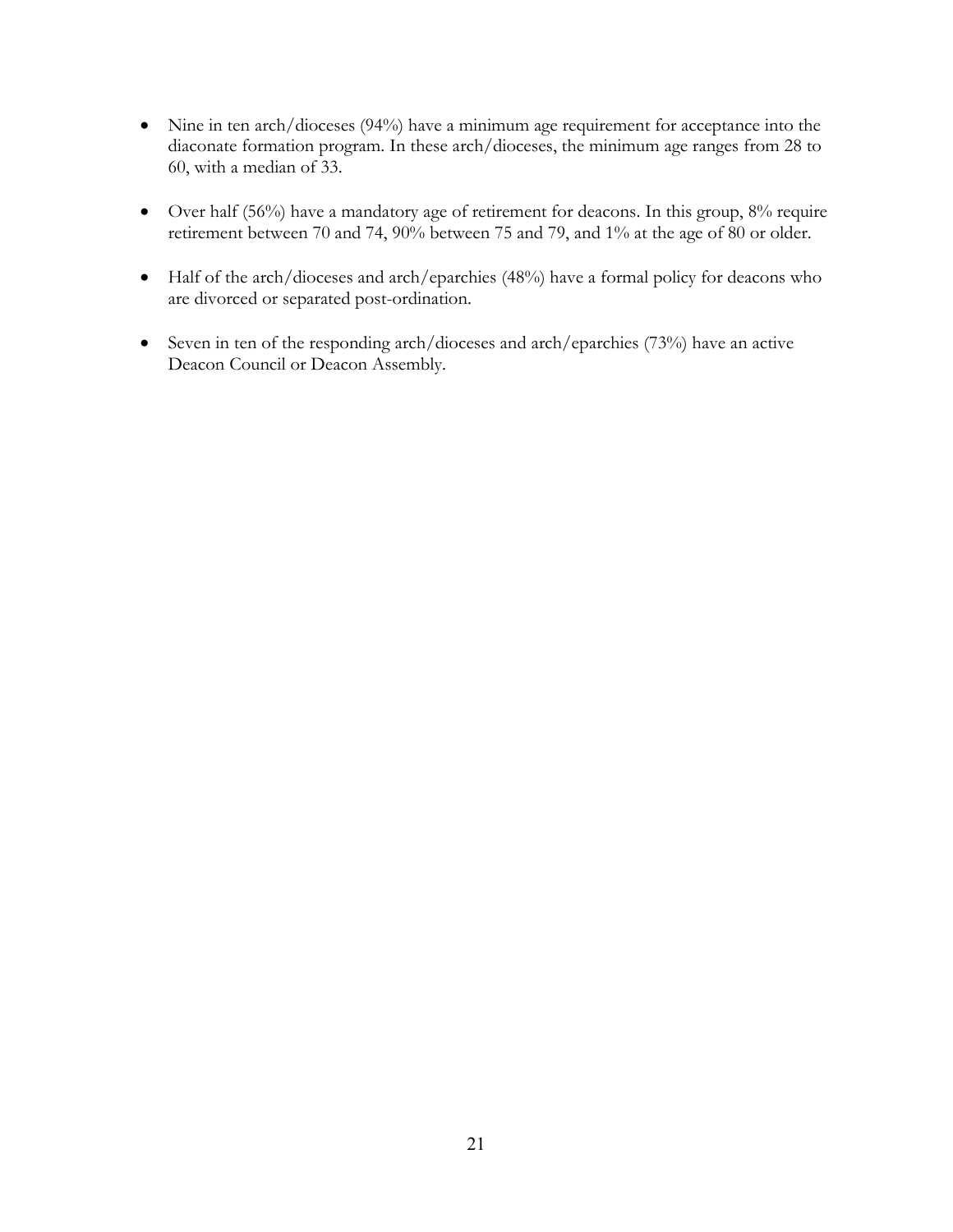<span id="page-24-0"></span>**Appendix: Questionnaire and Response Frequencies for 2021-2022**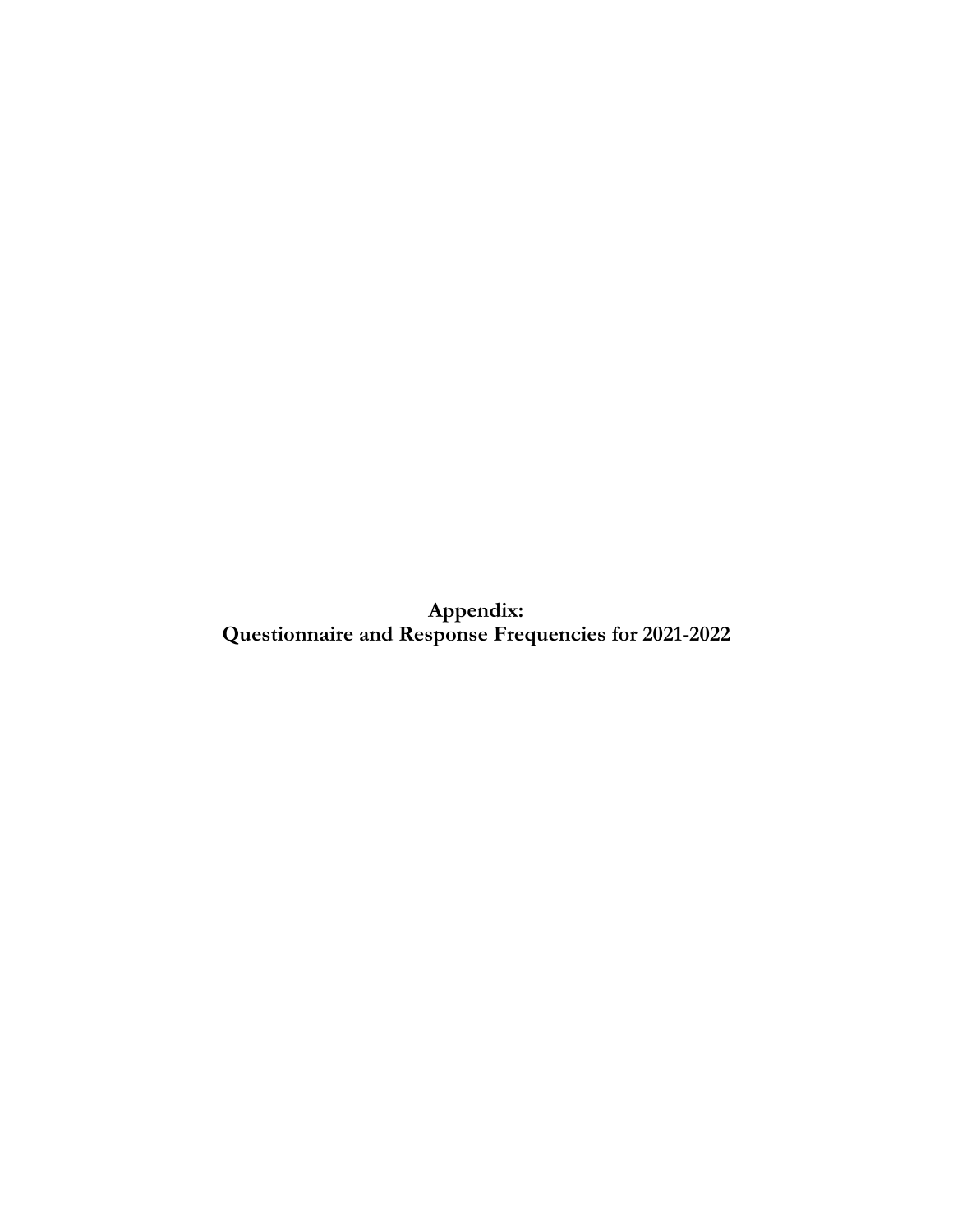

# **BISHOPS' COMMITTEE FOR THE DIACONATE POST-ORDINATION SURVEY**



#### **Please fill in the total number of deacons in your diocese for each category below Mean** = 84 1. Total number of Deacons in **ACTIVE MINISTRY IN THIS DIOCESE**. **NR** = 00 **Of the number reported in item 1: Mean** = 77 2. Active Deacons who are INCARDINATED in this diocese.  $N\mathbf{R} = 02$ **Mean** = 6 3. Active Deacons incardinated in another Latin rite diocese but serving with faculties in this diocese. **NR** =  $06$ **Mean** = <1 4. Active Deacons incardinated in EASTERN CATHOLIC CHURCHES that are geographically located in this diocese (e.g., Byzantine, Maronite, etc.). **NR** = 19 **Mean** = <1 5. Active Deacons incardinated as members of RELIGIOUS INSTITUTES. **NR** = 18 *(items 2 through 5 should total to the number of ACTIVE Deacons reported in item 1)* **Mean** =  $076$ . Deacons incardinated in this diocese but serving another diocese. **NR** =  $03$ **Mean**  $=$  <1 7. Deacons who serve both Eastern and Latin rite Churches ("bi-ritual"). **NR**  $=$  08 **Mean** = 30 8. Deacons NO LONGER IN ACTIVE MINISTRY in this diocese.  $NR = 01$ **Of the number reported in item 8: Mean** = 22 9. Deacons retired from ecclesial ministry. **NR** =  $05$ **Mean**  $= 03 10$ . Deacons on a leave of absence. **NR**  $= 18$ **Mean** =  $02\ 11$ . Deacons who are suspended from active ministry. **NR** =  $18$ **Mean**  $= 01 12$ . Deacons who have been released from the clerical state ("laicized"). **NR**  $= 23$ **Mean** = 03 13. Other inactive deacons (not retired, on leave of absence, suspended or laicized). **NR** = 29 *(items 9 through 13 should total to the same number reported in item 8)*

#### **Of the number of ACTIVE Deacons reported in item 1:**

|       |    | <b>Marital Status</b> | <b>Race and Ethnicity</b>          |         |           |                                 |
|-------|----|-----------------------|------------------------------------|---------|-----------|---------------------------------|
| Mean  | NR |                       |                                    | Mean    | <b>NR</b> |                                 |
| 75    | 05 | 14.                   | Married                            | 59      | 09        | Caucasian/white<br>24.          |
| 02    | 17 | 15.                   | Single, never married              | 02      | 23        | 25. African American/black      |
| 03    | 13 | 16.                   | Widowed                            | 19      | 16        | Hispanic/Latino<br>26.          |
| $<$ 1 | 29 | 17.                   | Remarried subsequent to ordination | 03      | 26        | Asian/Pacific Islander<br>27.   |
| 01    | 18 | 18.                   | Divorced, not remarried            | $^{01}$ | 34        | Native American or Other<br>28. |

|          | Age       |     |                   |      |           |     | <b>Highest Level of Education</b>                    |
|----------|-----------|-----|-------------------|------|-----------|-----|------------------------------------------------------|
| Mean     | <b>NR</b> |     |                   | Mean | <b>NR</b> |     |                                                      |
| $\leq$ 1 | 23        | 19. | Age 39 or younger | 01   | 33        | 29. | Less than high school                                |
| 04       | 15        | 20. | Age 40-49         | 12   | 28        | 30. | High school diploma/GED                              |
| 16       | 10        | 21. | Age 50-59         | 15   | 28        | 31. | Some college/Associate degree                        |
| 33       | 09        | 22. | Age 60-69         | 26   | 22        | 32. | Bachelor's degree                                    |
| 30       |           | 23. | Age 70 or older   |      | 28        | 33. | Graduate degree in religious studies, theology, etc. |
|          |           |     |                   | 1.5  | 29        | 34. | Graduate degree in a field not related to the        |
|          |           |     |                   |      |           |     | Diaconate                                            |

#### **In the most recent calendar year (January 1 to December 31, 2021) how many deacons have:**

| Mean     | NR. |                                           | Mean           | <b>NR</b> |                                         |
|----------|-----|-------------------------------------------|----------------|-----------|-----------------------------------------|
| $\leq$ 1 |     | Requested laicization (Canon 290)<br>35.  |                | 16        | 40. Divorced/separated after ordination |
| <1       | 18  | Granted laicization (Canon 290)<br>36.    |                | 18        | 41. Entered the priesthood              |
| $<$ 1    | 18  | Been dispensed from the impediment<br>37. | $^{04}$        | 13        | 42. Retired from active ministry        |
|          |     | of orders (Canon 1087)                    |                |           |                                         |
| $00\,$   | 18  | Remarried after dispensation<br>38.       | 0 <sub>3</sub> | 11        | 43. Died                                |
| $\leq$ 1 |     | Remarried without dispensation<br>39      | 04             | 15        | Been ordained for your diocese<br>44.   |